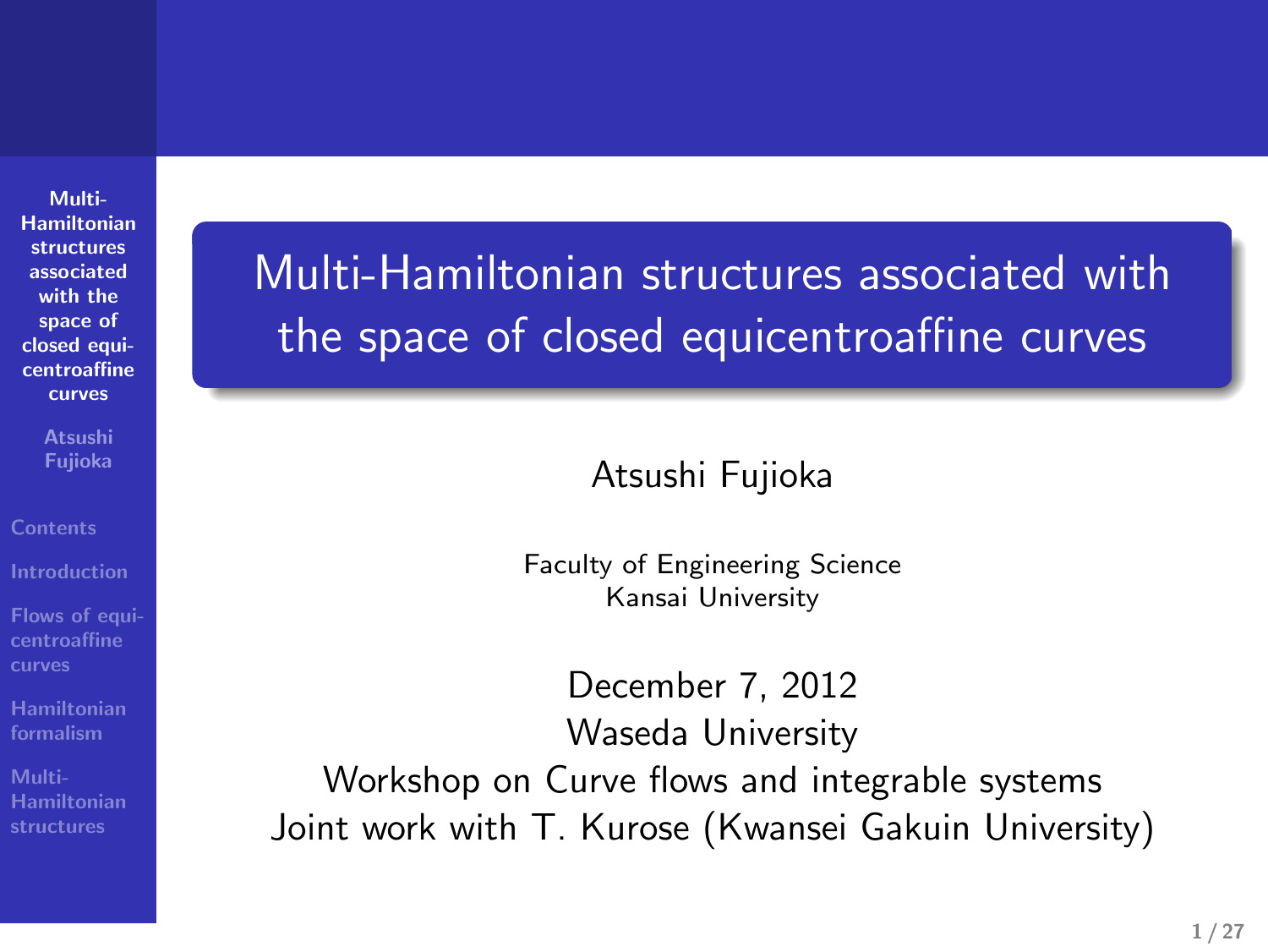### **Contents**

**Multi-Hamiltonian structures associated with the space of closed equi-centroaffine curves Atsushi Fujioka**

.

.

. .

**Contents**

**Flows of equi-centroaffine curves**

**Hamiltonian formalism**

**Multi-Hamiltonian structures**

### **1** Introduction

. **2** Flows of equicentroaffine curves

**3** Hamiltonian formalism

. **4** Multi-Hamiltonian structures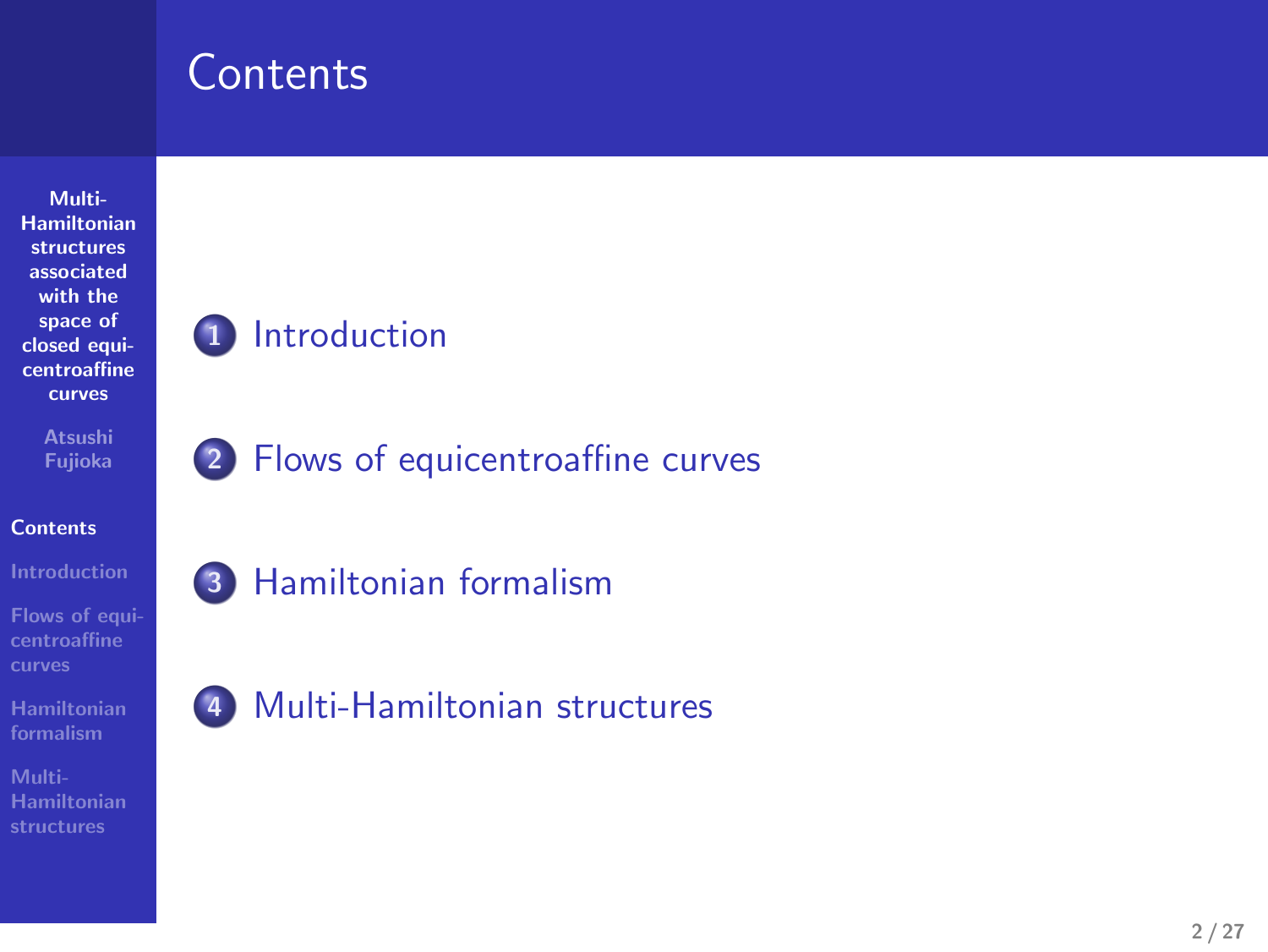### Curve flows

**Multi-Hamiltonian structures associated with the space of closed equi-centroaffine curves Atsushi Fujioka**

**Introduction**

**Flows of equi-centroaffine curves**

**Hamiltonian formalism**

**Hamiltonian structures**

- *◦* A curve flow is a 1-parameter family of a curve.
- *◦* Geometric quantities vary under curve flows.
- *◦* Soliton equations appear for special curve flows.
- *◦* In some cases, Hamiltonian formalism can be applied.
- *◦* Also, it admits bi-Hamiltonian structure.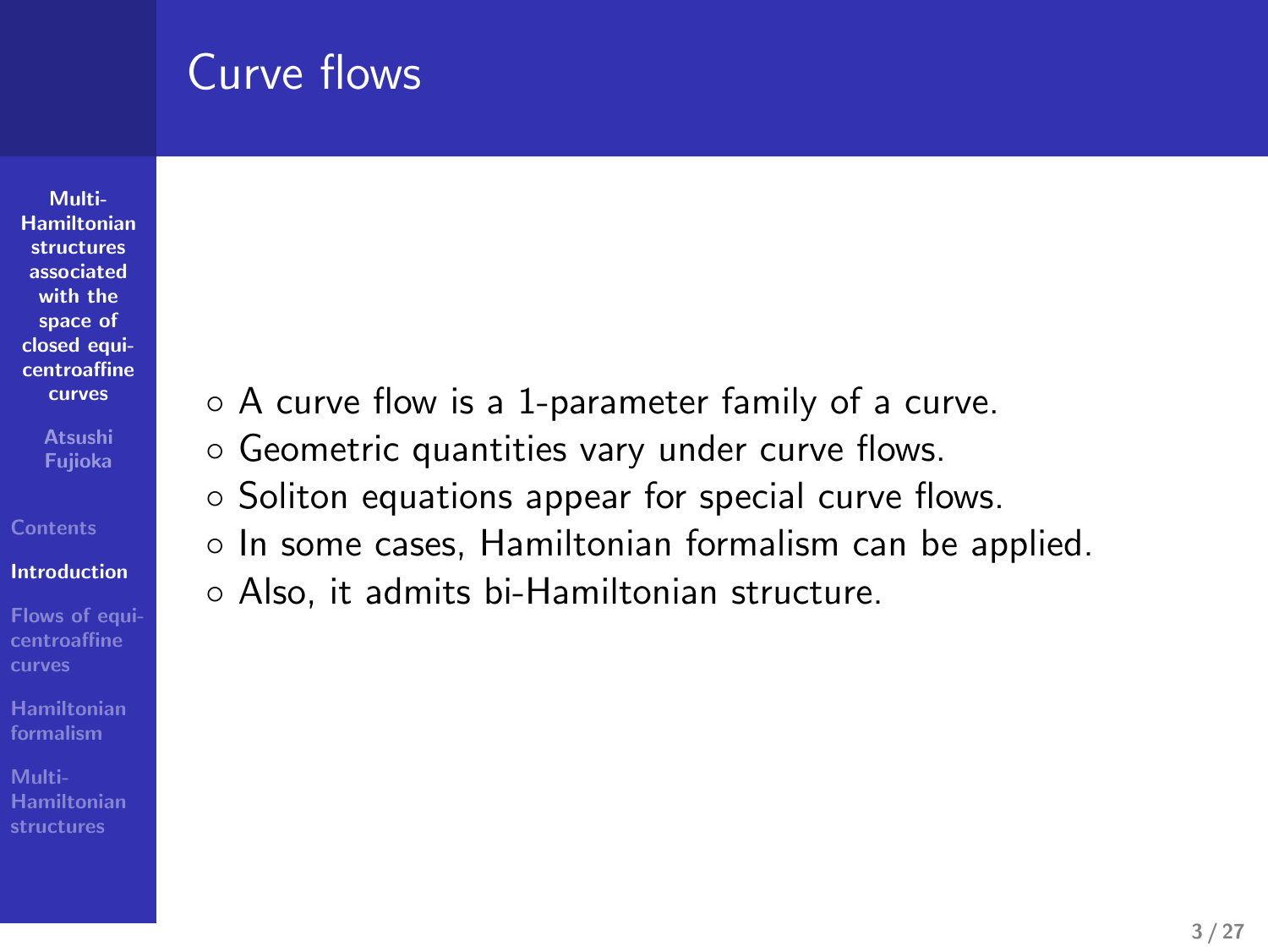### An example and the main result

**Multi-Hamiltonian structures associated with the space of closed equicentroaffine curves**

**Atsushi Fujioka**

- **Introduction**
- **Flows of equi-centroaffine**
- **Hamiltonian formalism**
- **Hamiltonian structures**
- *◦* Curve flows associated with the KdV equation can be formulated as Hamiltonian system.
- *◦* 1995 U. Pinkall: Considered the space of closed equicentroaffine curves to be an infinite dimensional symplectic manifold.
- *◦* The equicentroaffine curvature evolves according to the KdV equation when the flow is generated by a Hamiltonian function given by the total equicentroaffine curvature.
- *◦* 2010 F-T. Kurose: Generalized Pinkall's result to the case of higher KdV flows.
- *◦* The above flows also have bi-Hamiltonian structure.
- *◦* The main result: The level sets defined by Hamiltonians for higher KdV flows have multi-Hamiltonian structures.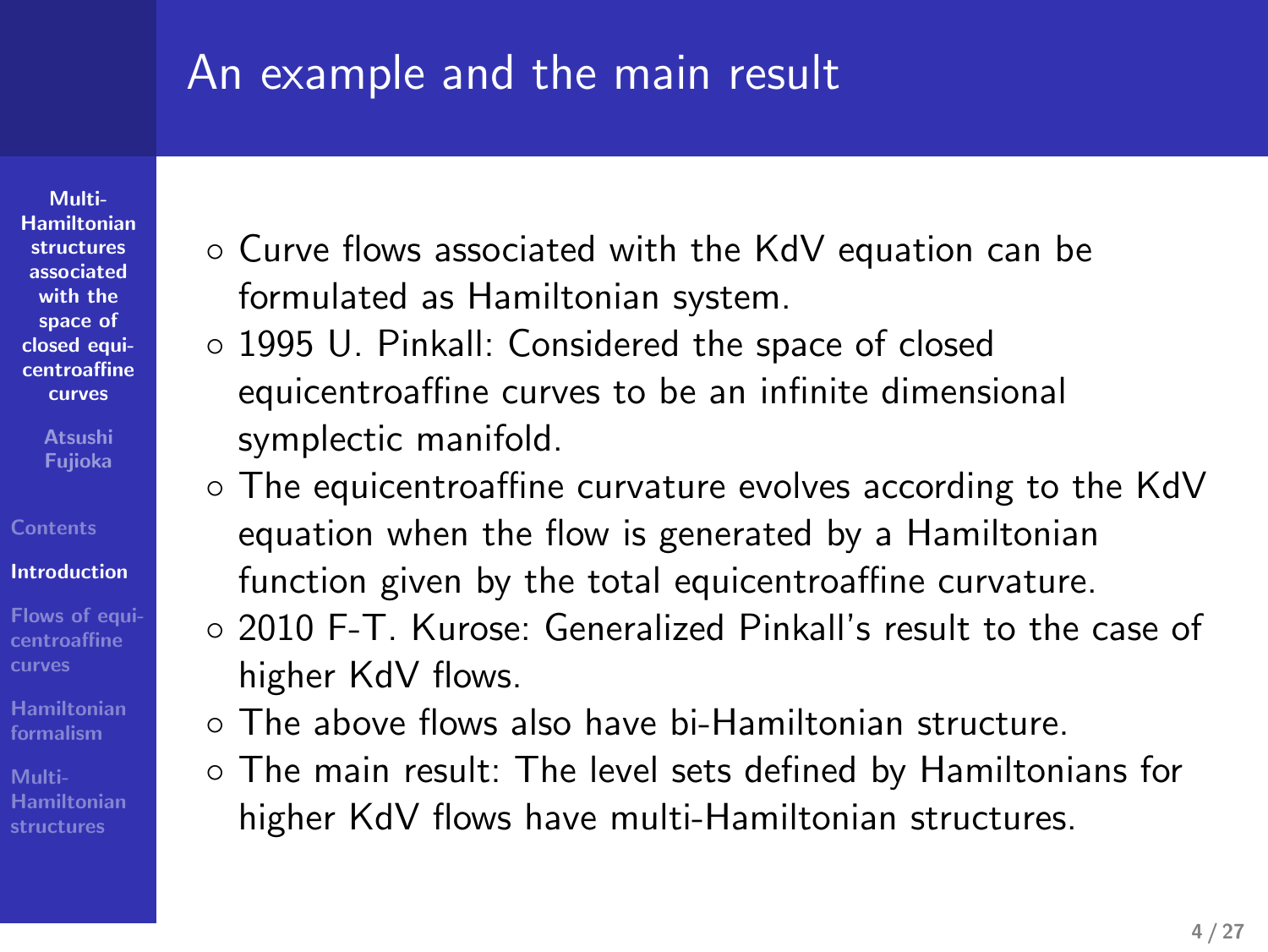### Equicentroaffine curves

**Multi-Hamiltonian structures associated with the space of closed equicentroaffine curves**

**Atsushi Fujioka**

**Flows of equi-centroaffine**

**curves**

**Hamiltonian formalism Hamiltonian structures**

### **Definition**

*I*: an interval *γ* : *I →* **R** 2 : a plane curve *γ*: an equicentroaffine curve

*m* def

Any tangent line does not go through the origin.

 $γ$  : *I*  $\rightarrow$  **R**<sup>2</sup>: an equicentroaffine curve

Changing the variable, if necessary, may assume that the areal velocity is constant:

$$
\det\left(\begin{array}{c} \gamma \\ \gamma' \end{array}\right)=1.
$$

We say the curve is parametrized by equicentroaffine arclength.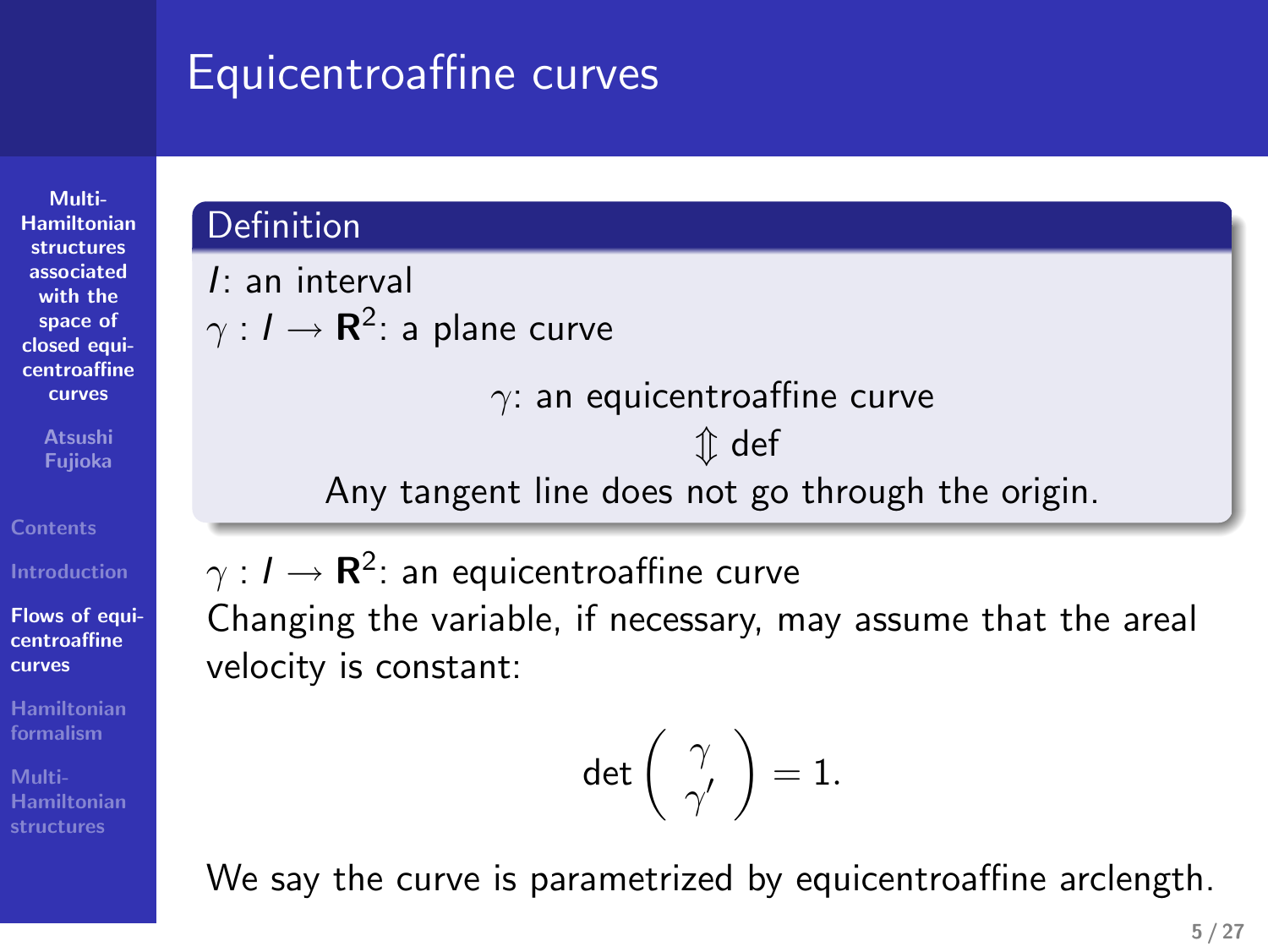### Equicentroaffine curvature

**Multi-Hamiltonian structures associated with the space of closed equi-centroaffine curves**

**Atsushi Fujioka**

**Flows of equi-centroaffine curves**

**Hamiltonian formalism Multi-Hamiltonian structures**

*γ* : *I →* **R**<sup>2</sup> : an equicentroaffine curve Parametrized by equicentroaffine arclength:

$$
\det\left(\begin{array}{c}\gamma\\\gamma'\\\gamma'\end{array}\right)=1
$$

$$
\Downarrow
$$

$$
\det\left(\begin{array}{c}\gamma\\\gamma''\\\gamma''\end{array}\right)=0
$$

$$
\Downarrow
$$

$$
\gamma'' = -\det\left(\begin{array}{c}\gamma'\\ \gamma''\end{array}\right)\gamma
$$

$$
=: -\kappa\gamma
$$

*κ*: the equicentroaffine curvature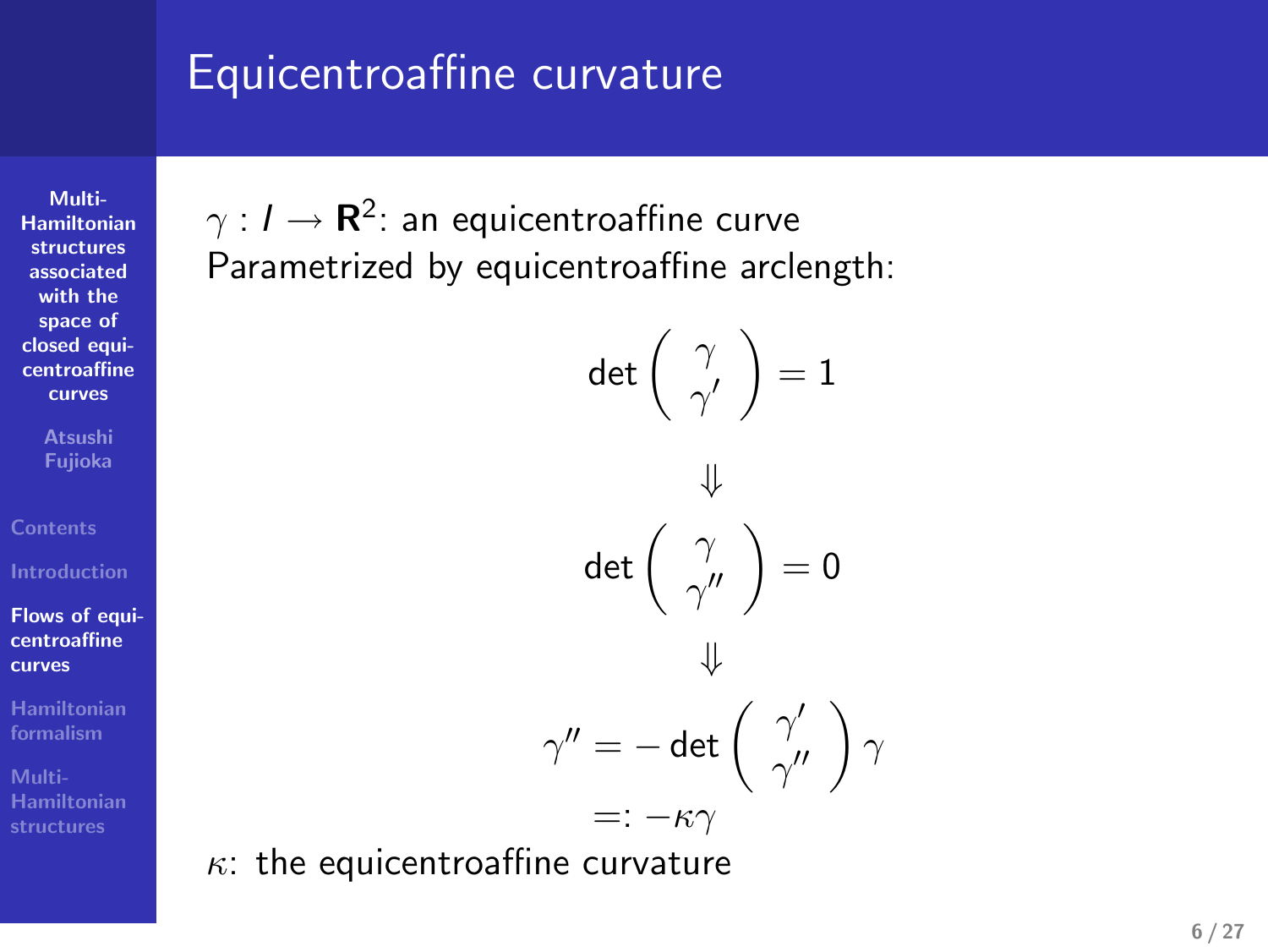### Equicentroaffine curves with constant curvature

*◦* If the equicentroaffine curvature is 0, the curve is a piece of a line which does not go through the origin.

*◦* Ellipse:  $a, b > 0$ 

**Multi-Hamiltonian structures associated with the space of closed equi-centroaffine**

**curves Atsushi Fujioka**

**Flows of equi-centroaffine curves Hamiltonian formalism**

**Hamiltonian structures**

$$
\gamma(s) := \left(a\cos\frac{s}{ab}, b\sin\frac{s}{ab}\right) \quad (s \in [0, 2\pi ab])
$$

 $\implies$  *s*: an equicentroaffine arclength parameter,  $\kappa = \frac{1}{2\pi}$  $a^2b^2$ 

*◦* Hyperbola:

 $a, b > 0$ 

$$
\gamma(s) := \left(a \cosh \frac{s}{ab}, b \sinh \frac{s}{ab}\right) \quad (s \in \mathbf{R})
$$

=*⇒ s*: an equicentroaffine arclength parameter, *κ* = *−* 1 *a* 2*b* 2

$$
^{2}D^{2}
$$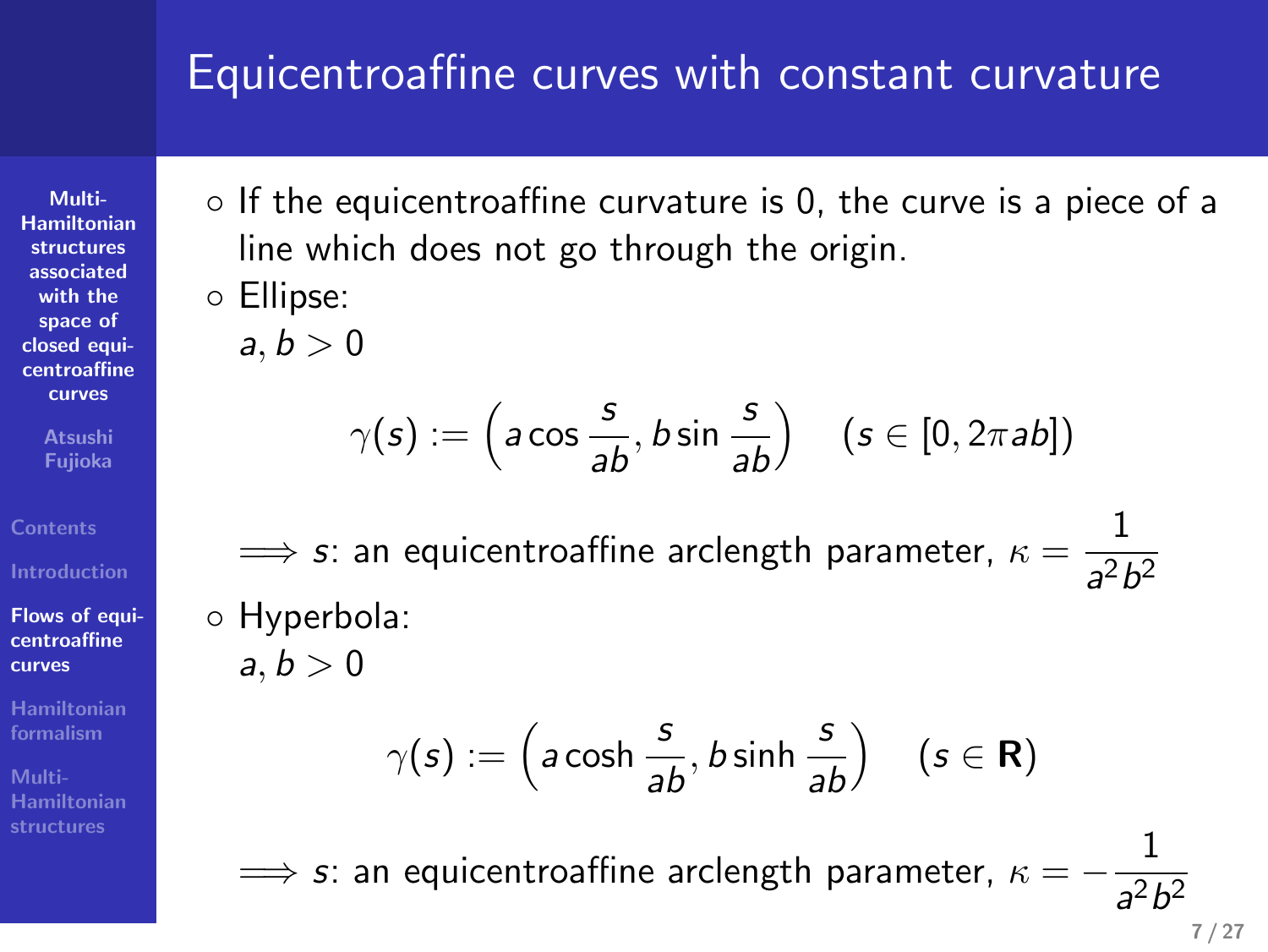### The fundamental theorem of equicentroaffine curves

**Multi-Hamiltonian structures associated with the space of closed equi-centroaffine curves**

**Atsushi Fujioka**

**Flows of equi-centroaffine curves**

**Hamiltonian formalism Hamiltonian structures** Equicentroaffine transformations: Equiaffine transformations fixing the origin

$$
x\in\mathbf{R}^2\mapsto xA\quad (A\in\mathrm{SL}(2,\mathbf{R}))
$$

### The fundamental theorem of equicentroaffine curves *I*: an interval *κ* : *I →* **R** =*⇒ ∃γ* : *I →* **R** 2 : an equicentroaffine curve with equicentroaffine curvature *κ* parametrized by equicentroaffine arclength unique up to equicentroaffine transformations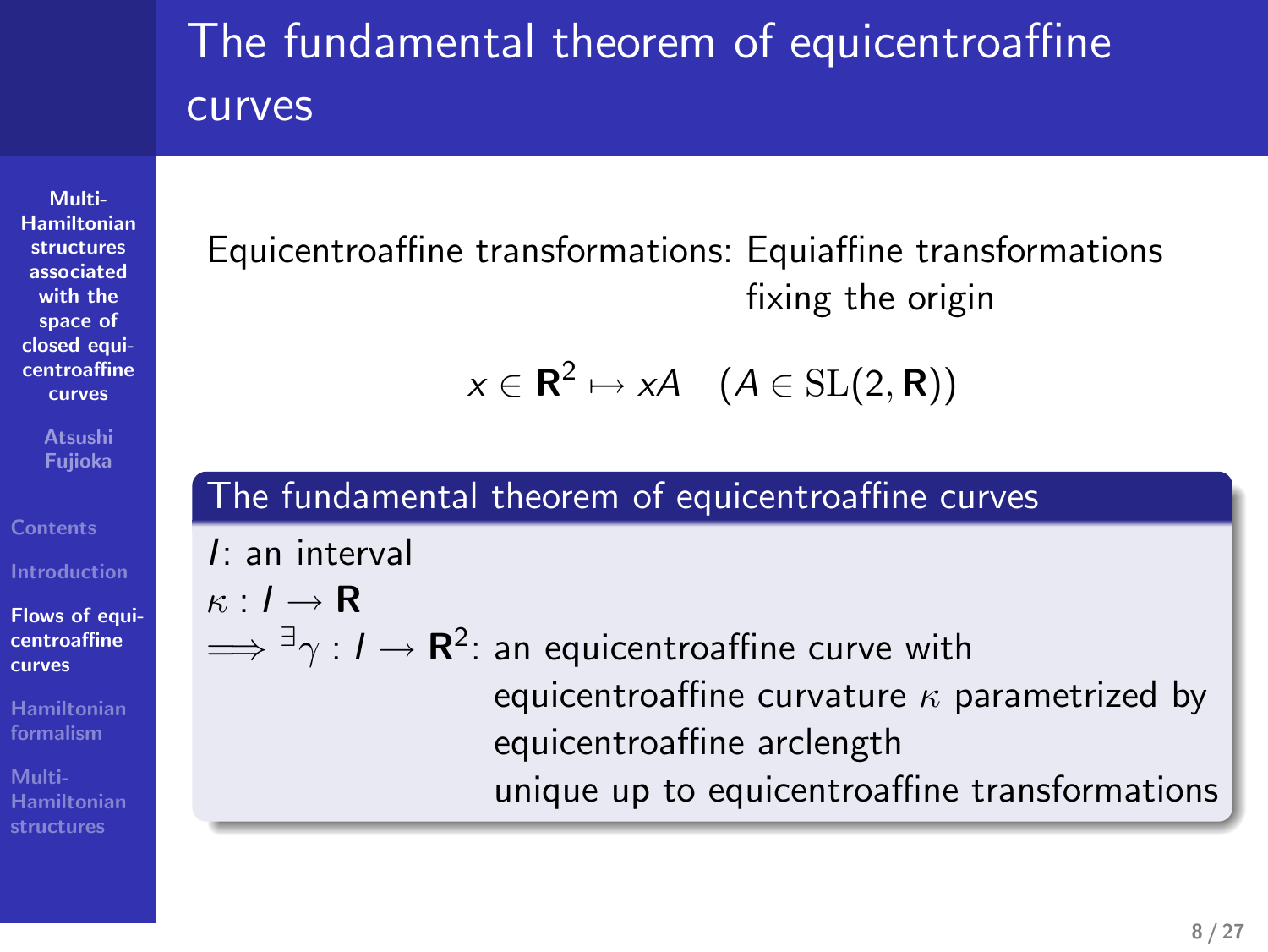### Flows of equicentroaffine curves

Consider a flow of an equicentroaffine curve:

$$
\gamma = \gamma(\boldsymbol{s},t): I \times J \rightarrow \mathbf{R}^2
$$

### *I, J*: intervals

For each fixed  $t \in J$ ,  $\gamma(\cdot,t)$  is an equicentroaffine curve Payes of equicentroaffine curves<br>
Consider a floor of an equicentroaffine curves<br>  $\tau_2 = \tau(s, 1)$ ,  $f \times J = \mathbb{R}^2$ <br>
For exchibed. If  $\in \mathcal{A}(s, 1)$ , if since suite curves<br>
For exchibed. If  $\in \mathcal{A}(s, 1)$ , is an explorati Flows of equipment<br>consider a too of an equipmentariline curves<br> $\gamma = \gamma(\kappa, t) : t \neq t^{-1}$ <br> $\gamma = \gamma(\kappa, t) : t \neq t^{-1}$ <br>For each fixed  $r \in J$ ,  $\gamma(\cdot, t)$  is an equipmentariline curve<br>parametized by equipmentariline solength.<br>Proposi

## **Flows of equi-centroaffine**

**Multi-Hamiltonian structures associated with the space of closed equicentroaffine curves Atsushi Fujioka**

**curves Hamiltonian formalism**

**Hamiltonian structures**

Flows of equicant<br>radius cluve is a spicewood in caves.<br>
Consider a fixed of an exploration correction<br>  $L$  . At interest  $S = \gamma(s, t) \times 1 \to \mathbb{R}^2$ <br>  $L$  . At interest<br>  $L$  and  $\mathbb{R}^2 \times \{s\} \times \{s\}$  is a conjunctual<br>  $\text$  $\begin{cases} \begin{pmatrix} \gamma \\ \gamma_s \end{pmatrix}_s = \begin{pmatrix} 0 & 1 \\ -\kappa & 0 \end{pmatrix} \begin{pmatrix} \gamma \\ \gamma_s \end{pmatrix} \\ \begin{pmatrix} \gamma \\ \gamma_s \end{pmatrix}_t = \begin{pmatrix} -\frac{1}{2}\alpha_s & \alpha \\ -\frac{1}{2}\alpha_{ss} - \kappa\alpha & \frac{1}{2}\alpha_s \end{pmatrix} \begin{pmatrix} \gamma \\ \gamma_s \end{pmatrix} \end{cases} (*)$ 0 1 *−κ* 0  $\binom{\gamma}{\gamma_s}$  $\begin{pmatrix} \gamma \\ \gamma_s \end{pmatrix}$ *t* =  $\int \frac{-\frac{1}{2}\alpha_s}{\alpha}$  $-\frac{1}{2}\alpha_{ss} - \kappa\alpha \quad \frac{1}{2}\alpha_s$  $\binom{\gamma}{\gamma_s}$ ( *∗* )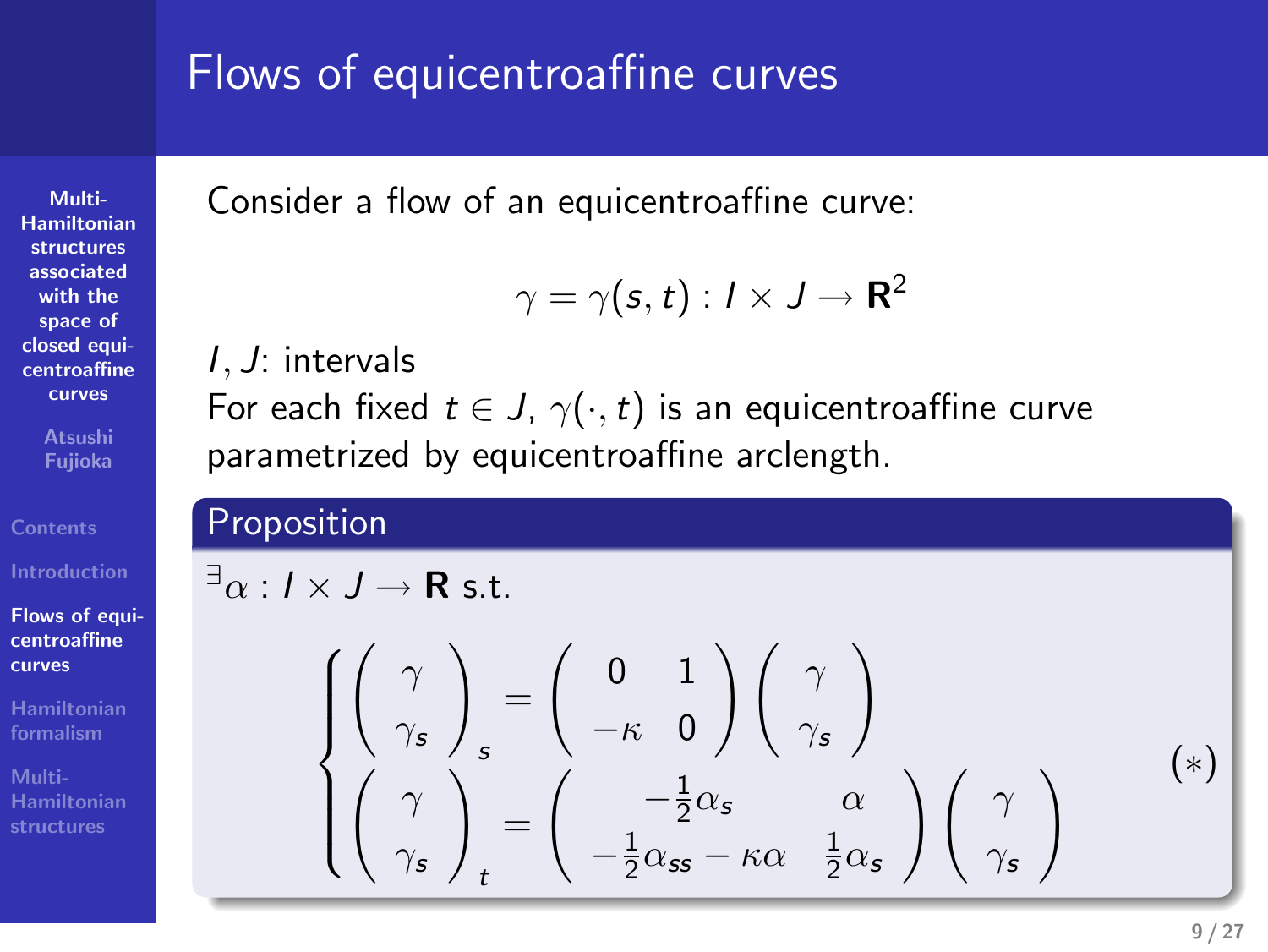# Proof of Proposition . Proof of Proposition<br>Proof of Proposition<br>Proof

# **Multi-Hamiltonian structures associated with the space of closed equi-centroaffine curves**

**Atsushi Fujioka**

**Flows of equi-centroaffine curves**

**Hamiltonian formalism Multi-Hamiltonian structures**

# Put

$$
\gamma_t = \beta \gamma + \alpha \gamma_s.
$$

Then we have

$$
\gamma_{\text{ts}} = (\beta_{\text{s}} - \kappa \alpha)\gamma + (\beta + \alpha_{\text{s}})\gamma_{\text{s}}.
$$

Since  $\gamma(\cdot,t)$  is parametrized by equicentroaffine arclength,

$$
0 = det\begin{pmatrix} \gamma_t \\ \gamma_s \end{pmatrix} + det\begin{pmatrix} \gamma \\ \gamma_{st} \end{pmatrix}
$$
  
= det\begin{pmatrix} \beta\gamma + \alpha\gamma\_s \\ \gamma\_s \end{pmatrix} + det\begin{pmatrix} \gamma \\ (\beta\_s - \kappa\alpha)\gamma + (\beta + \alpha\_s)\gamma\_s \end{pmatrix}  
= 2\beta + \alpha\_s.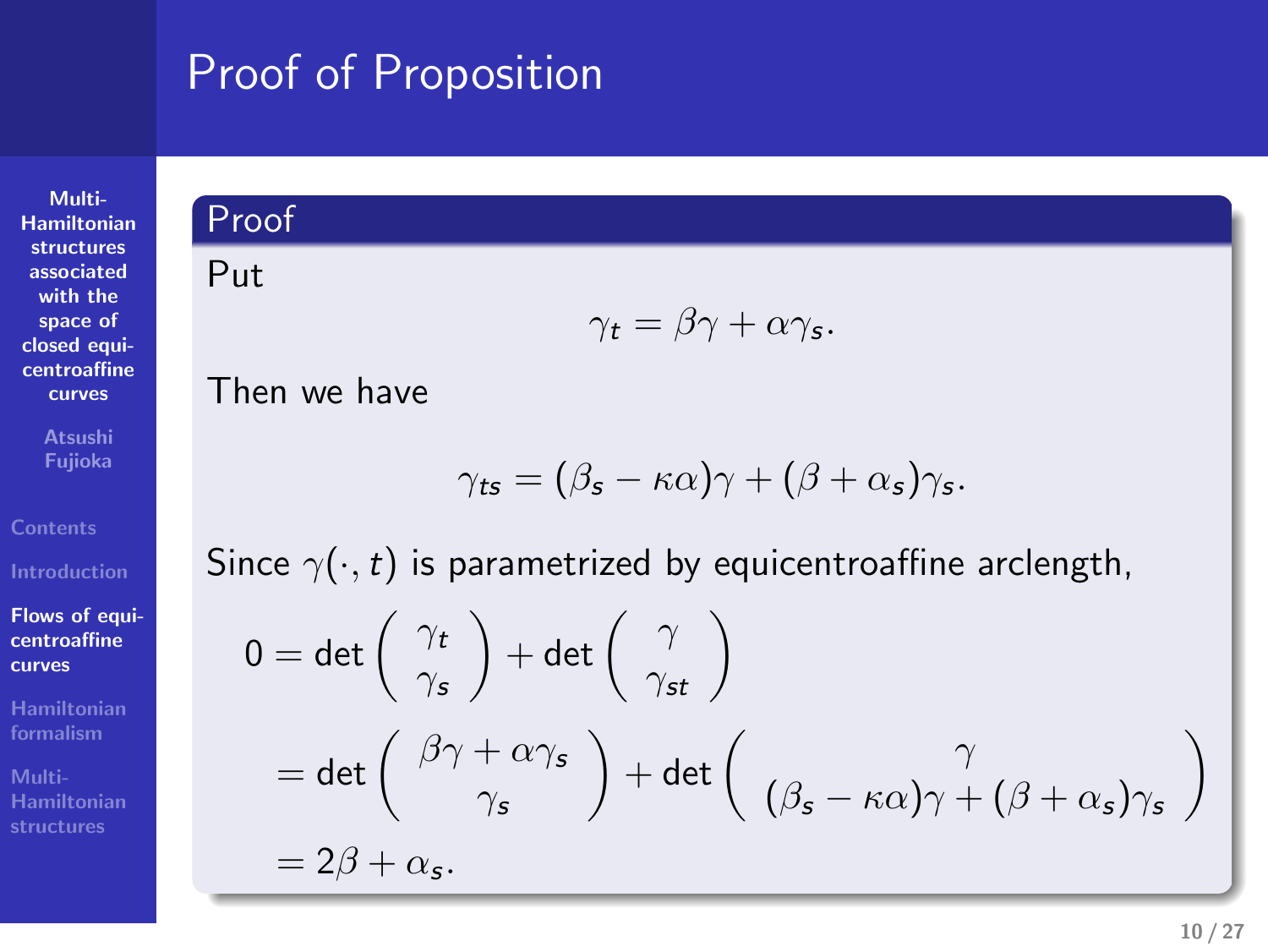### The integrability condition

**Multi-Hamiltonian structures associated with the space of closed equi-centroaffine curves**

**Atsushi Fujioka**

**Flows of equi-centroaffine curves**

**Hamiltonian formalism**

**Hamiltonian structures**

The integrability condition for the system of linear partial differential equations (*∗*) is

$$
\kappa_t = \frac{1}{2}\alpha_{\text{sss}} + 2\kappa\alpha_s + \kappa_s\alpha.
$$

$$
\Downarrow
$$

$$
\kappa_t = \Omega\alpha_s, \quad \Omega = \frac{1}{2}D_s^2 + 2\kappa + \kappa_s D_s^{-1}
$$

Ω is the recursion operator of the KdV equation:

$$
\kappa_t = \frac{1}{2}\kappa_{\text{sss}} + 3\kappa\kappa_{\text{s}}.
$$

In particular, when

$$
\alpha=D_s^{-1}\Omega^{n-1}\kappa_s\quad(n\in\mathbf{N}),
$$

we have the *n*th KdV equation.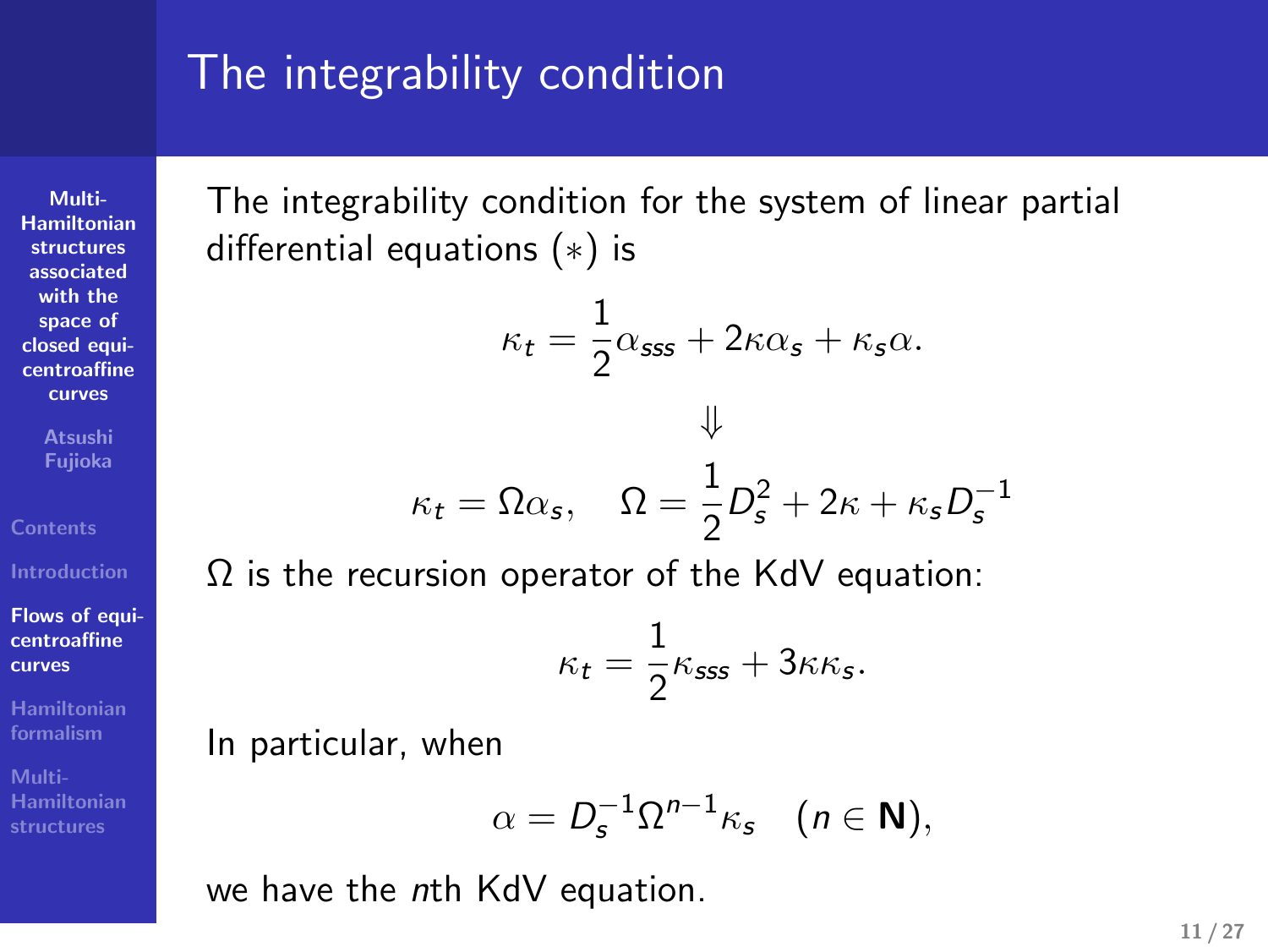### The space of closed equicentroaffine curves

**Multi-Hamiltonian structures associated with the space of closed equi-centroaffine curves**

**Atsushi Fujioka**

**Flows of equi-centroaffine curves**

**Hamiltonian formalism**

**Multi-Hamiltonian structures**

### *M*: The space of closed equicentroaffine curves parametrized by equicentroaffine arclength with enclosing area *π*

$$
\mathcal{M} = \left\{ \gamma : S^1 \to \mathbf{R}^2 \middle| \det \left( \begin{array}{c} \gamma \\ \gamma_s \end{array} \right) = 1 \right\} \quad (S^1 = \mathbf{R}/2\pi \mathbf{Z})
$$

*γ ∈ M*

From the system of linear partial differential equations (*∗*)

$$
\mathcal{T}_{\gamma}\mathcal{M}=\bigg\{-\frac{1}{2}\alpha_{s}\gamma+\alpha\gamma_{s}\bigg|\,\alpha:\mathcal{S}^{1}\rightarrow\mathbf{R}\bigg\}
$$

 $X, Y \in T_\gamma \mathcal{M}$ 

$$
\omega_0(X,Y) := \int_{S^1} \det \left( \begin{array}{c} X \\ Y \end{array} \right) ds
$$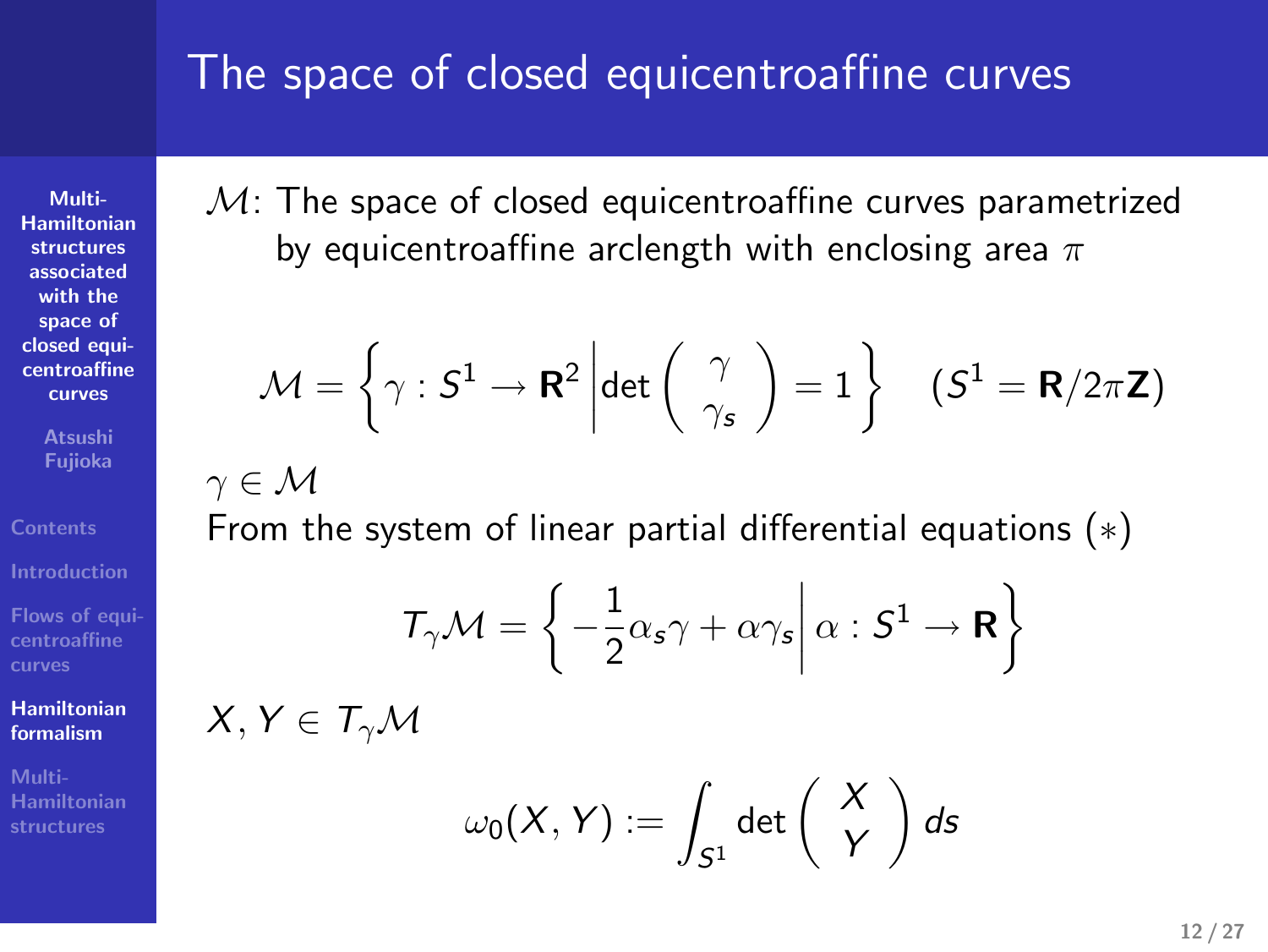### A presymplectic form

**Multi-Hamiltonian structures associated with the space of closed equi-centroaffine curves**

**Atsushi Fujioka**

**Flows of equi-centroaffine curves**

**Hamiltonian formalism Multi-Hamiltonian structures**

### Proposition

*ω*<sup>0</sup> defines a presymplectic form on *M*.

 $\cdot$   $\gamma(\cdot, t_1, t_2, t_3) \in \mathcal{M}$ : a 3-parameter family of an element of  $\mathcal{M}$ 

$$
\omega_0: \text{ closed}
$$

$$
\Downarrow
$$

$$
\frac{\partial}{\partial t_1} \omega_0(\gamma_{t_2}, \gamma_{t_3}) + \frac{\partial}{\partial t_2} \omega_0(\gamma_{t_3}, \gamma_{t_1}) + \frac{\partial}{\partial t_3} \omega_0(\gamma_{t_1}, \gamma_{t_2}) = 0
$$

$$
X = -\frac{1}{2} \alpha_s \gamma + \alpha \gamma_s, \quad Y = -\frac{1}{2} \beta_s \gamma + \beta \gamma_s \quad (\alpha, \beta: S^1 \to \mathbf{R})
$$

$$
\Downarrow
$$
  

$$
\omega_0(X,Y) = \int \alpha \beta_s ds
$$

*S*1

.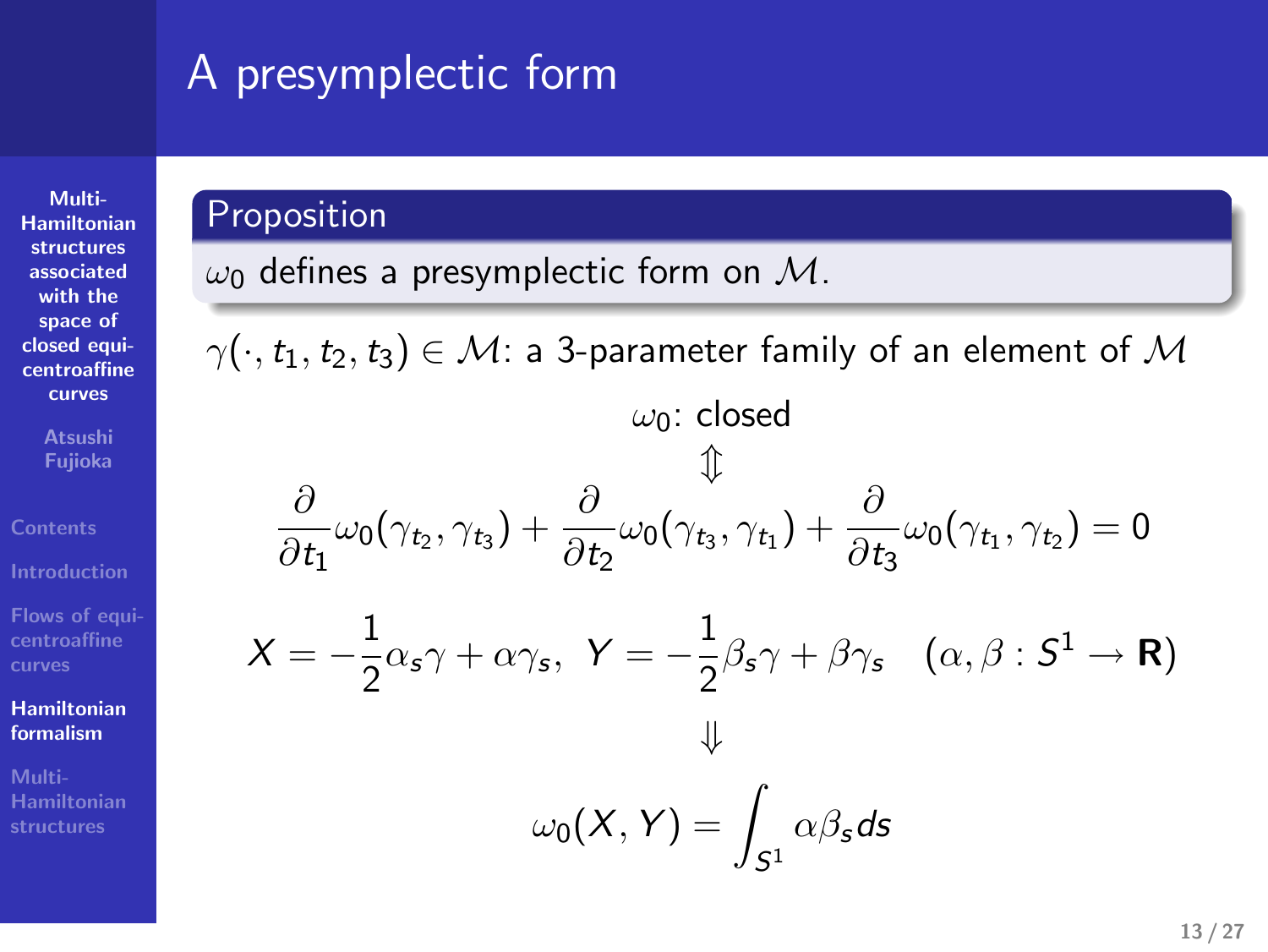### Closedness

**Multi-Hamiltonian structures associated with the space of closed equi-centroaffine curves Atsushi Fujioka**

**Flows of equi-centroaffine curves Hamiltonian**

**formalism Multi-**

**Hamiltonian structures**

 $\gamma(\cdot, t_1, t_2, t_3) \in \mathcal{M}$ : a 3-parameter family of an element of  $\mathcal{M}$ Put

$$
\gamma_{t_i} = -\frac{1}{2}\alpha_{is}\gamma + \alpha_i\gamma_s \quad (\alpha_i : S^1 \to \mathbf{R}, i = 1, 2, 3)
$$

 $\textsf{Since}\ \gamma_{t_it_j}=\gamma_{t_jt_i}\ (i,j=1,2,3),\ \textsf{we have}$ 

$$
\alpha_{it_j} - \alpha_{jt_i} = \alpha_j \alpha_{is} - \alpha_i \alpha_{js}.
$$

On the other hand,

$$
\frac{\partial}{\partial t_1}\omega_0(\gamma_{t_2}, \gamma_{t_3}) = \frac{\partial}{\partial t_1} \int_{S^1} \alpha_2 \alpha_{3s} ds
$$
  
= 
$$
\int_{S^1} \alpha_{2t_1} \alpha_{3s} ds + \int_{S^1} \alpha_2 \alpha_{3st_1} ds
$$
  
= 
$$
\int_{S^1} \alpha_{2t_1} \alpha_{3s} ds - \int_{S^1} \alpha_{2s} \alpha_{3t_1} ds,
$$

which vanishes by the cyclic sum.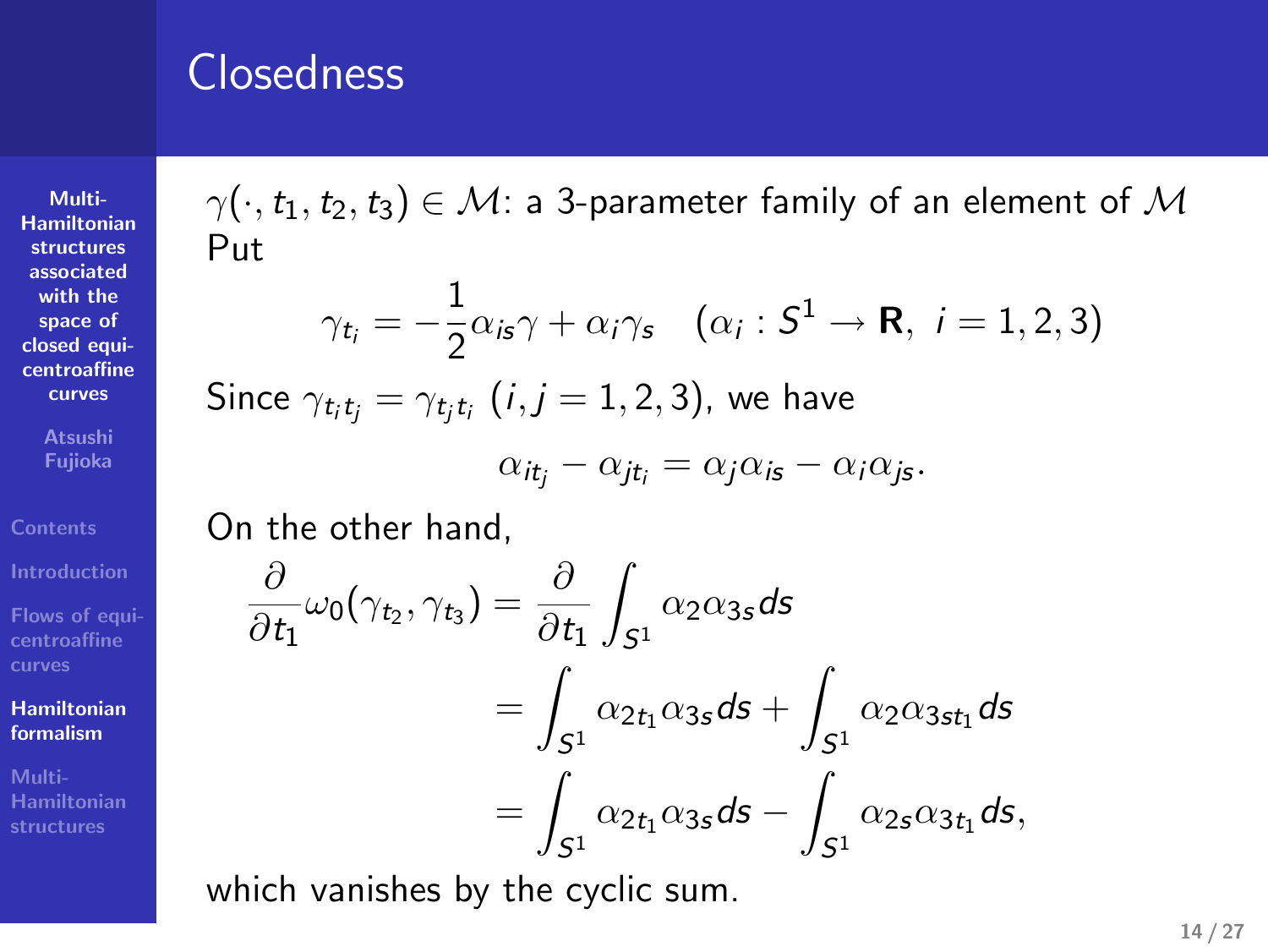### Hamiltonian functions

The *n*th KdV equation:

$$
\kappa_t = \Omega^n \kappa_s \quad (\kappa : S^1 \to \mathbf{R})
$$

has infinite numbers of conserved quantities *{Hm}m∈***<sup>N</sup>** which can be represented as

$$
H_m=\int_{S^1}h_m(\kappa,\kappa_s,\kappa_{ss},\dots)ds.
$$

For example,

**Multi-Hamiltonian structures associated with the space of closed equi-centroaffine**

**curves Atsushi Fujioka**

**Flows of equi-centroaffine curves**

**Hamiltonian formalism**

**Multi-Hamiltonian structures**

$$
h_1 = \kappa
$$
,  $h_2 = \frac{1}{2}\kappa^2$ ,  $h_3 = \frac{1}{2}\kappa^3 - \frac{1}{4}\kappa_s^2$ .

**15 / 27**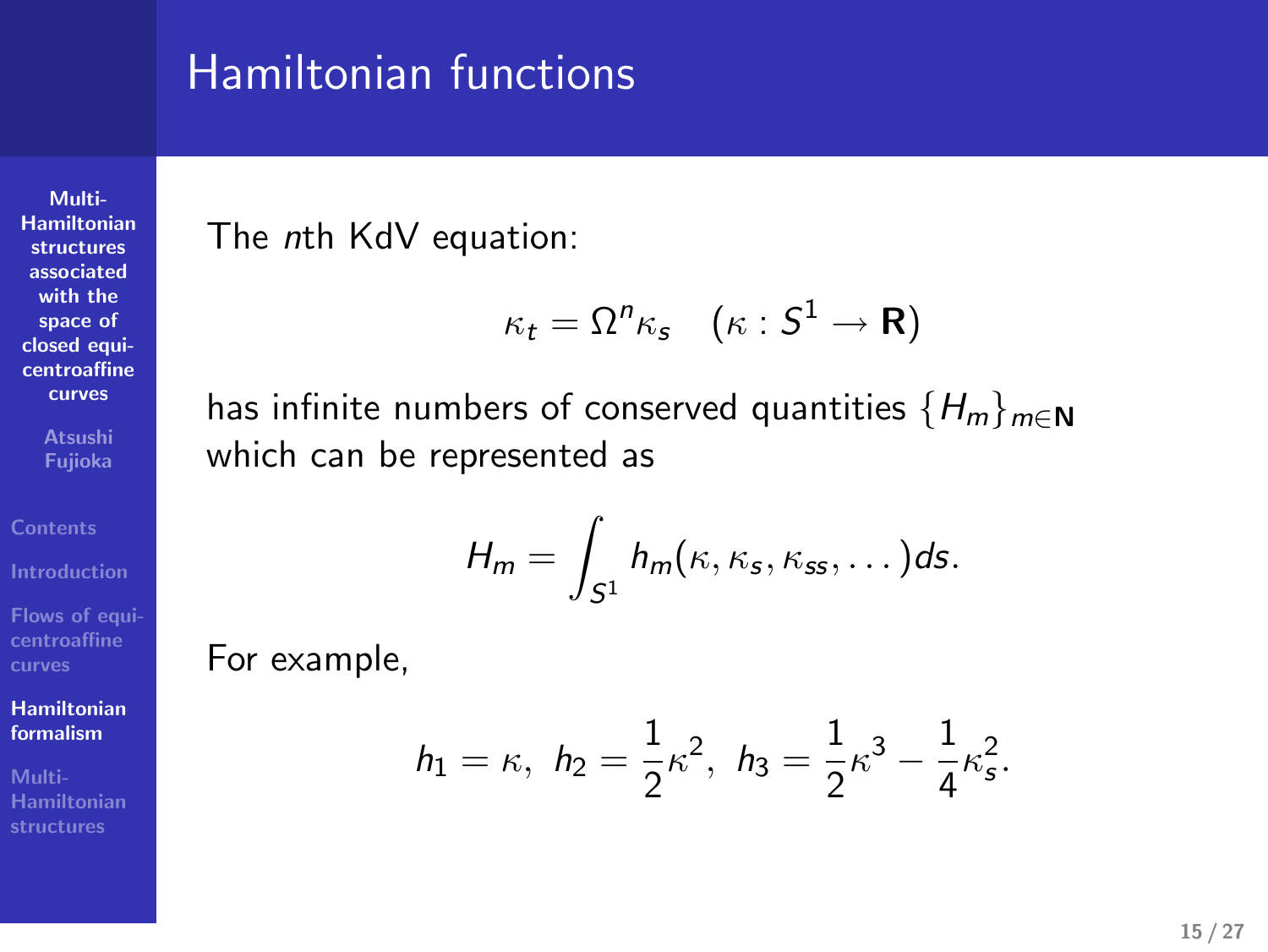### Hamiltonian formalism

**Multi-Hamiltonian structures associated with the space of closed equi-centroaffine**

**curves Atsushi Fujioka**

**Flows of equi-centroaffine curves**

**Hamiltonian formalism**

**Multi-Hamiltonian structures**

Theorem (cf. U. Pinkall 1995 (*n* = 1), F-T. Kurose 2010)

*n ∈* **N**: fixed

$$
X_n := -\frac{1}{2} (\Omega^{n-1} \kappa_s) \gamma + (D_s^{-1} \Omega^{n-1} \kappa_s) \gamma_s \quad (\gamma \in \mathcal{M})
$$

 $\implies$  *X*<sub>n</sub> is a Hamiltonian vector field for  $H_n$  with respect to  $\omega_0$ :

 $dH_n = \omega_0(X_n, \cdot)$ 

In particular, *H<sup>n</sup>* is a Hamiltonian function for the *n*th KdV flow:

 $\gamma_t = X_n$ *.* 

.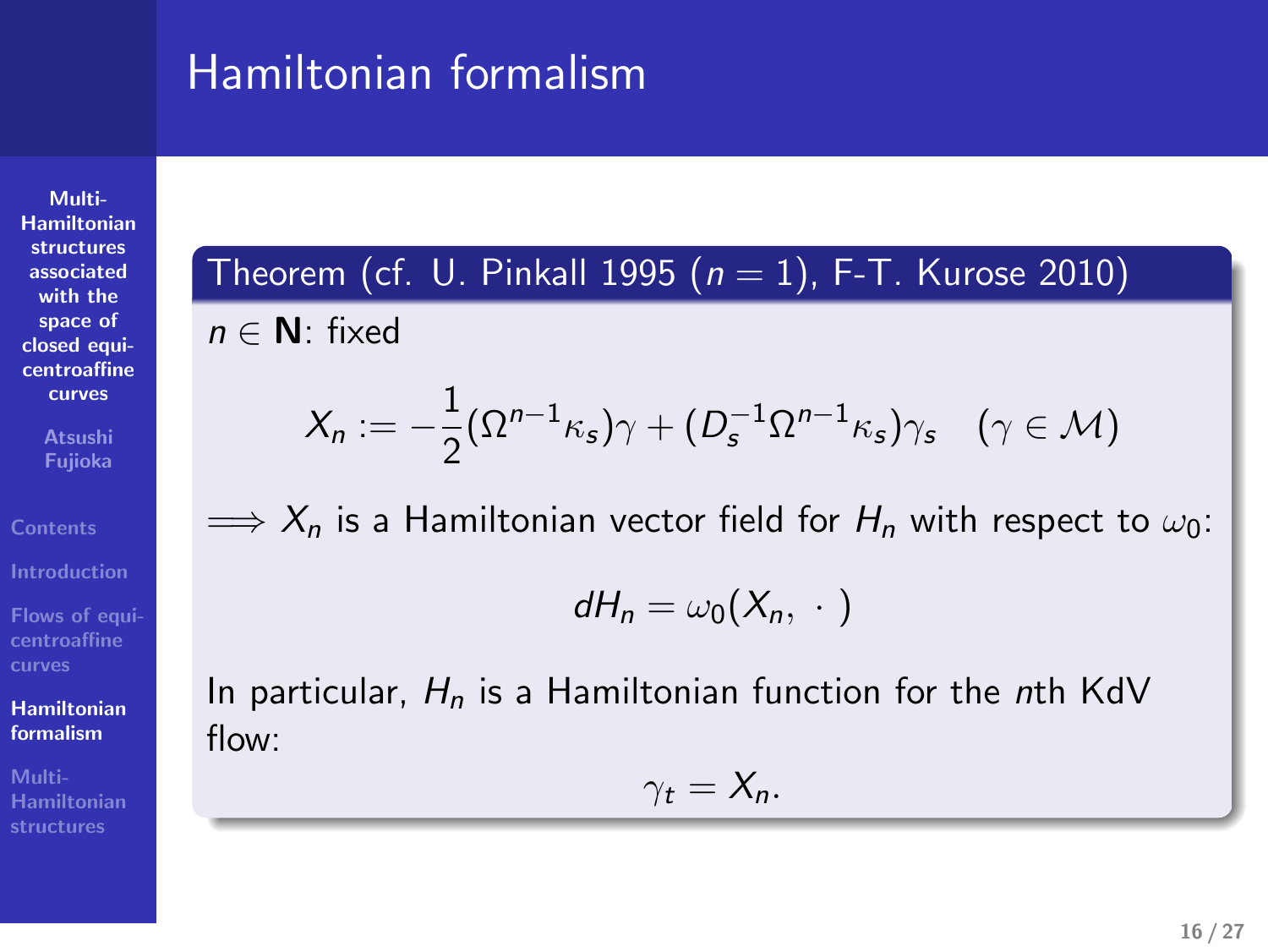### Another presymplectic form

**Multi-Hamiltonian structures associated with the space of closed equi-centroaffine curves**

**Atsushi Fujioka**

**Flows of equi-centroaffine curves**

**Hamiltonian formalism**

**Multi-Hamiltonian structures**

 $X, Y \in T_\gamma \mathcal{M}$ 

$$
\omega_1(X,Y) := \int_{S^1} \det \left( \begin{array}{c} X \\ (D_s^2 + \kappa) Y \end{array} \right) ds
$$

Another presymplectic form  
\n
$$
X, Y \in T_{\gamma} \mathcal{M}
$$
\n
$$
\omega_1(X, Y) := \int_{S^2} \det \left( \frac{(\rho_2^X \cdot k)}{(\rho_2^X + k)Y} \right) ds
$$
\n
$$
X = -\frac{1}{2} \alpha_2 \gamma + \alpha \gamma_5, \quad Y = -\frac{1}{2} \beta_2 \gamma + \beta \gamma_5 \quad (\alpha, \beta : S^1 \to \mathbb{R})
$$
\n
$$
\downarrow 2 \left\{ (X, Y) = \int_{S^1} \alpha \Omega \beta_2 ds \right\}
$$
\nTheorem (F-T. Kuresc)

\n
$$
\omega_2
$$
 defines a presymplectic form on  $\mathcal{M}$ .\n
$$
X_0
$$
 is a Hamiltonian vector field for  $H_{0+1}$  with respect to  $\omega_1$ .

 $ω_1$  defines a presymplectic form on *M*.<br>*X<sub>n</sub>* is a Hamiltonian vector field for *H<sub>n+1</sub>* with respect to  $ω_1$ .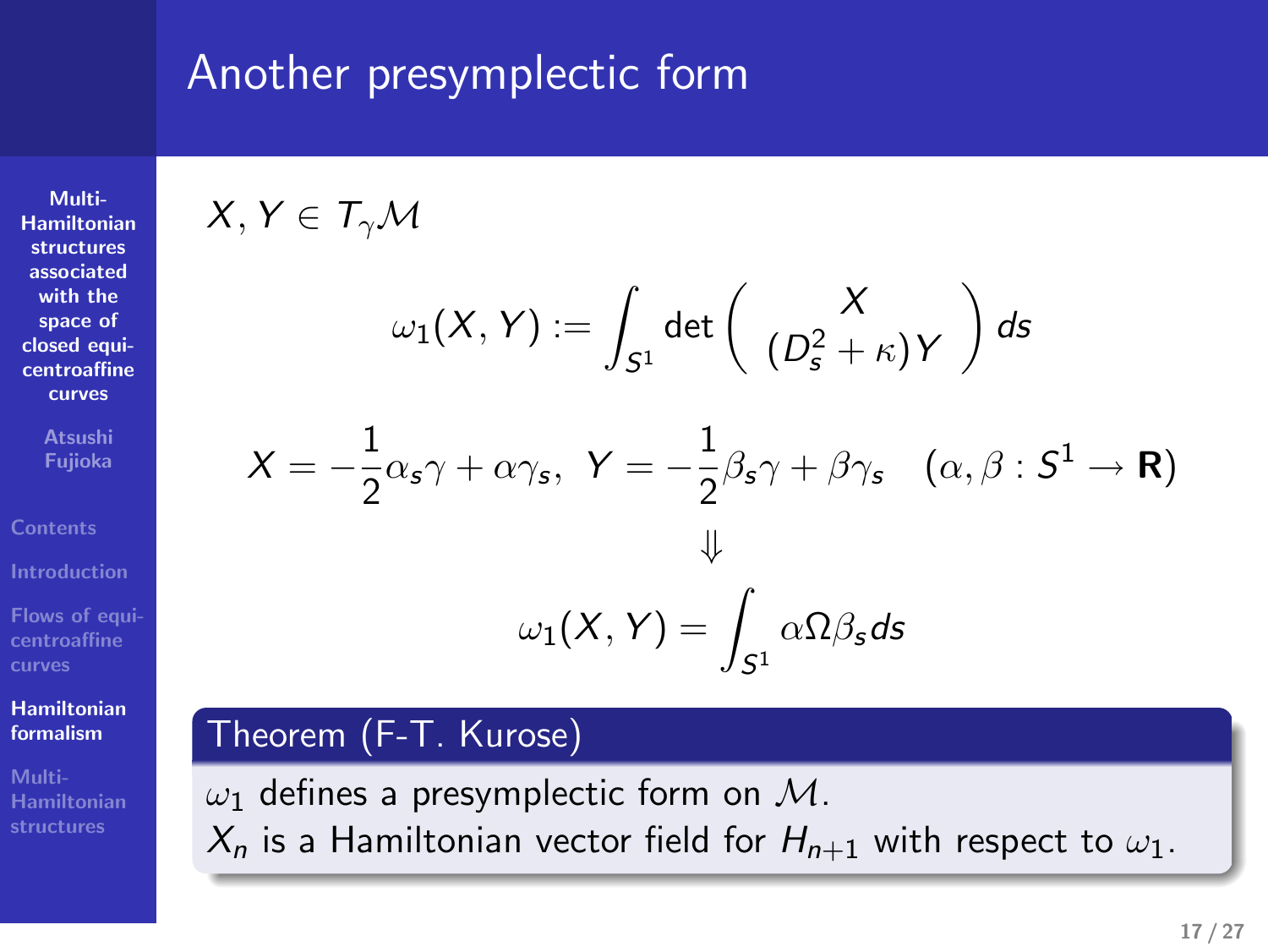### Hamiltonian vector field and Poisson structure

**Multi-Hamiltonian structures associated with the space of closed equi-centroaffine curves**

**Atsushi Fujioka**

(*M, ω*): a symplectic manifold  $H \in C^{\infty}(M)$ *XH*: a Hamiltonian vector field *{ , }*: the Poisson structure

### Proposition

 $X_H = \{ \cdot , H \}$ 

**Flows of equi-centroaffine curves Hamiltonian formalism Multi-Hamiltonian structures** .  $-1, m_1$ Proof For  $f \in C^{\infty}(M)$ ,  $X_H f = df(X_H)$  $=\omega(X_f, X_H)$  $= \{f, H\}$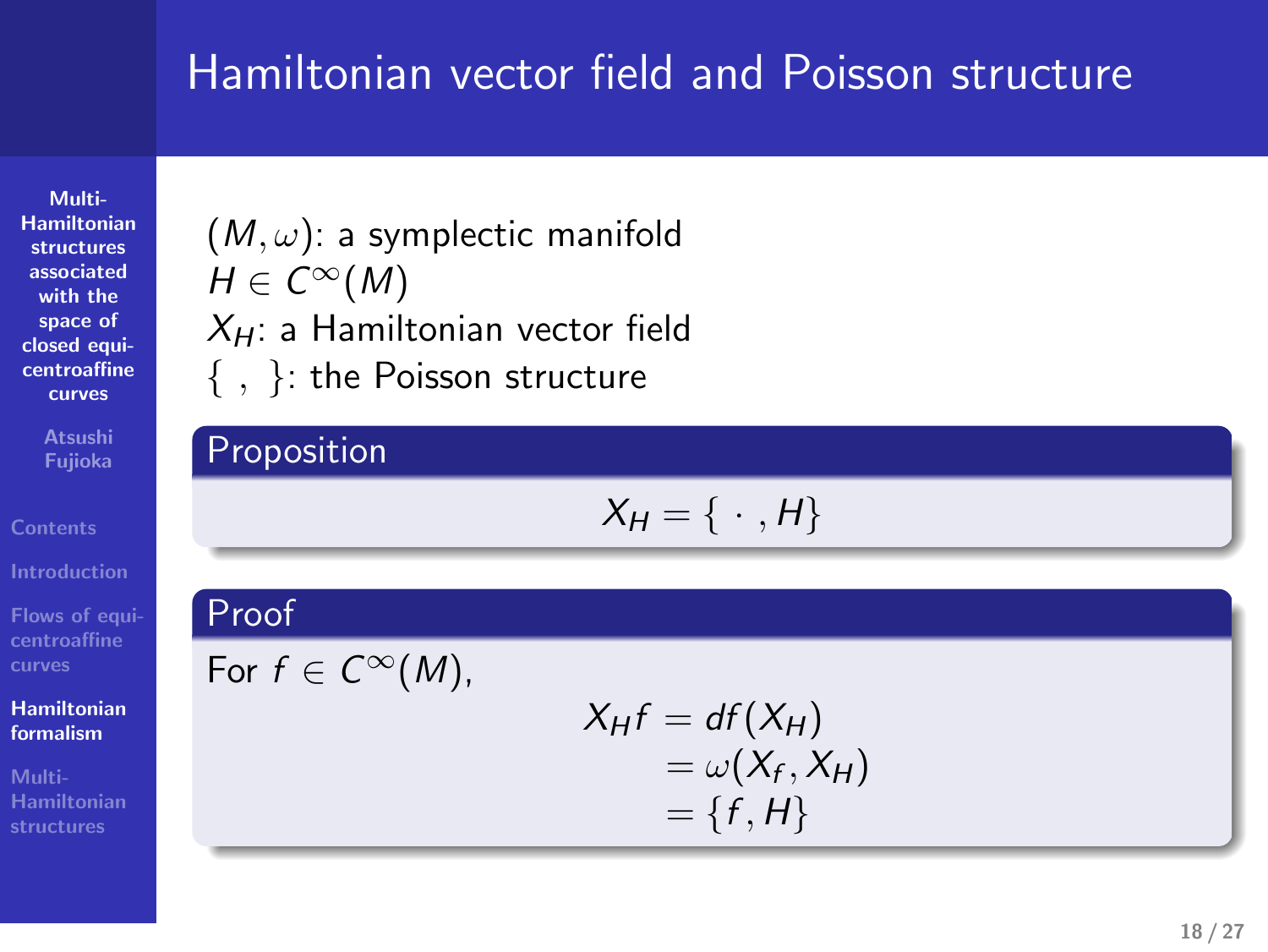### Bi-Hamiltonian structure

Bi-Hamiltonian structure:

**Multi-Hamiltonian structures associated with the space of closed equi-centroaffine**

**curves Atsushi Fujioka**

**Flows of equi-centroaffine curves**

**Hamiltonian formalism**

**Multi-Hamiltonian structures**

*◦* There exist two Poisson structures on a Poisson manifold.

*{ , }*1*, { , }*<sup>2</sup>

*◦* A Hamiltonian vector field can be expressed in two ways.

 $\{\cdot, H_2\}_1 = \{\cdot, H_1\}_2$ 

*ω*<sup>0</sup> and *ω*<sup>1</sup> define bi-Hamiltonian structure on *M*.

$$
dH_n=\omega_0(X_n,\,\cdot\,)=\omega_1(X_{n-1},\,\cdot\,)
$$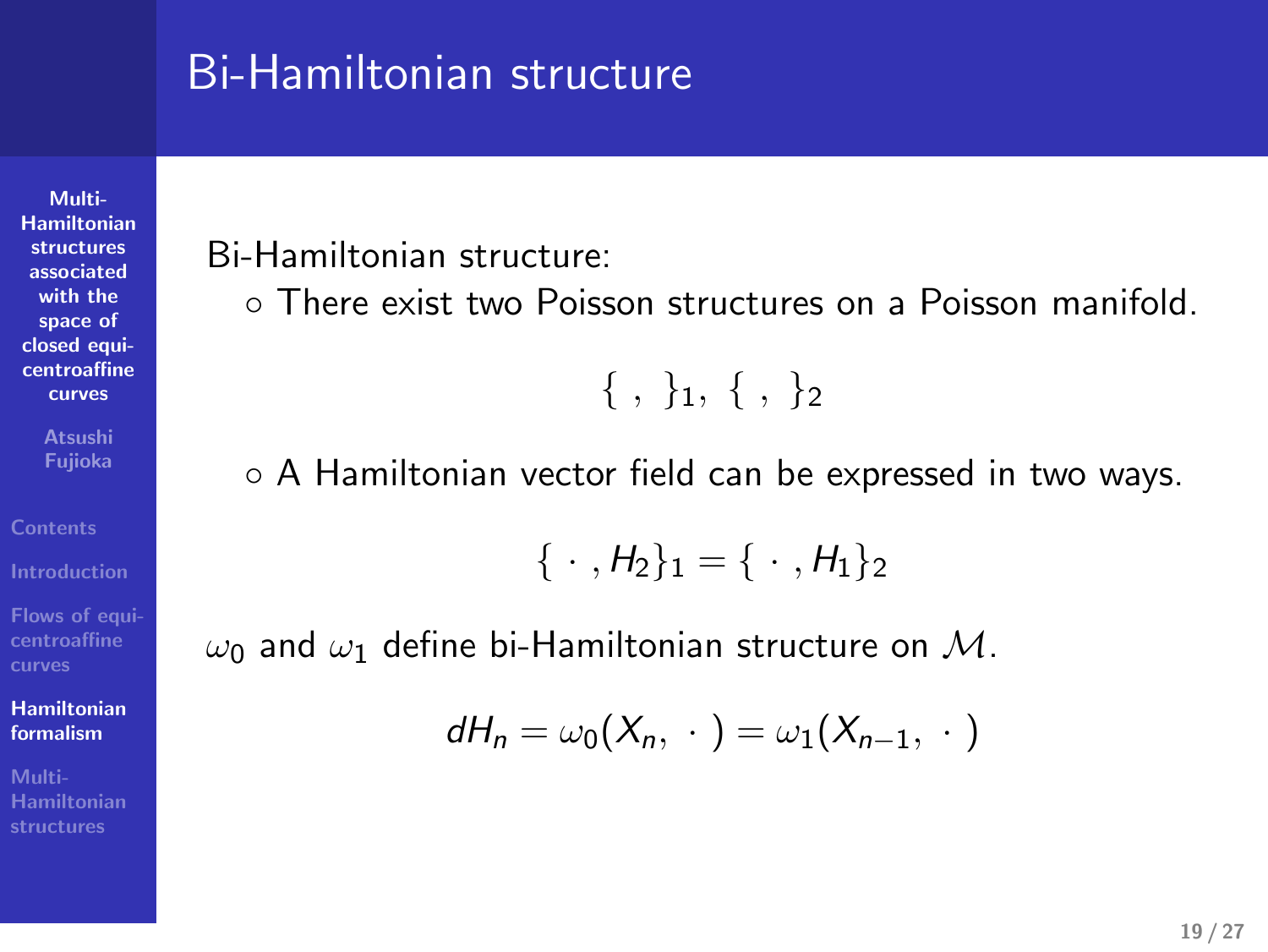# Magri's theorem . Magri's theorem<br>
Theorem (F. Magri 1978)<br>
Theorem (F. Magri 1978)

**Multi-Hamiltonian structures associated with the space of closed equicentroaffine curves**

**Atsushi Fujioka**

**Flows of equi-centroaffine curves**

**Hamiltonian formalism Multi-Hamiltonian structures**

# . .

*M*: a manifold with compatible Poisson structures i.e.<br>
{, }<sub>1</sub>, {, }<sub>2</sub>: Poisson structures<br>
{, }<sub>1</sub> + {, }<sub>2</sub>: Poisson structure<br>
{, }<sub>1</sub> : non-degenerate (induced by a symplectic structure)<br>  $\exists H_1, H_2 \in C^{\infty}(M)$  s.t.

$$
\{\,\cdot\,,H_2\}_1=\{\,\cdot\,,H_1\}_2
$$

 $\implies$   $\exists H_i \in C^\infty(M) \ (i \in \mathbb{N}) \text{ s.t.}$ 

$$
\{\ \cdot\ ,H_{i+1}\}_1=\{\ \cdot\ ,H_i\}_2\quad (\forall\, i\in\mathbf{N})\tag{1}
$$

$$
\{H_i, H_j\}_1 = 0, \ \{H_i, H_j\}_2 = 0 \quad (\forall i, j \in \mathbf{N}) \tag{2}
$$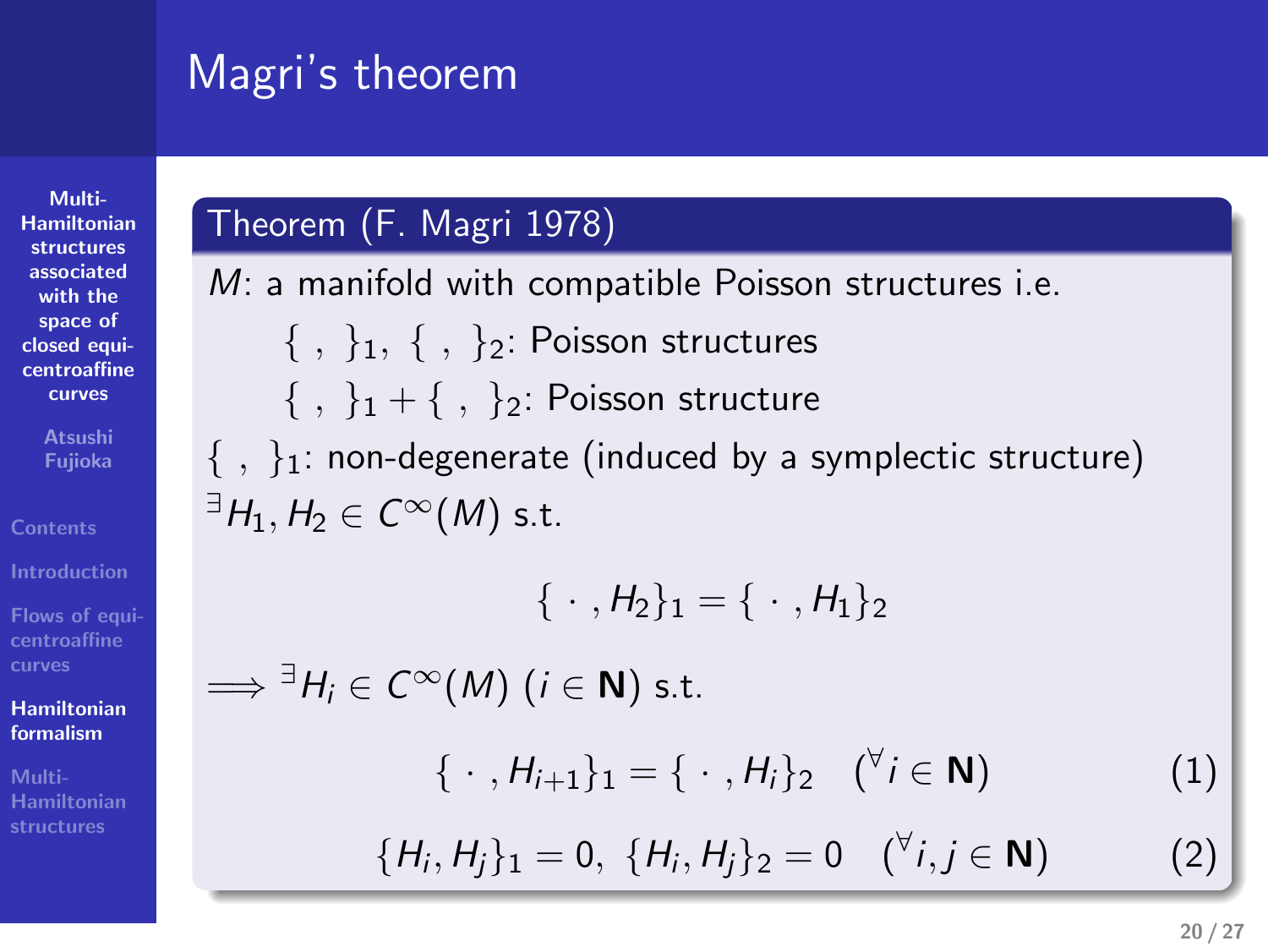### Involutiveness

**Multi-Hamiltonian structures associated with the space of closed equi-centroaffine**

**curves Atsushi Fujioka**

**Introduction Flows of equi-**

**Contents**

**centroaffine Hamiltonian formalism**

**Multi-Hamiltonian structures**

By involutiveness (2), *{ H i }*'s become first integrals. .  $\begin{split} & \text{ivolutions} \ & \text{[1]} \ & \text{[1]} \ & \text{[1]} \ & \text{[1]} \ & \text{[1]} \ & \text{[1]} \ & \text{[1]} \ & \text{[1]} \ & \text{[1]} \ & \text{[1]} \ & \text{[1]} \ & \text{[1]} \ & \text{[1]} \ & \text{[1]} \ & \text{[1]} \ & \text{[1]} \ & \text{[1]} \ & \text{[1]} \ & \text{[1]} \ & \text{[1]} \ & \text{[1]} \ & \text{[1]} \ & \text{[1]} \ & \text{[1]} \ & \text{[1]} \ & \text{[1]}$ 

Involutiveness<br>  $\frac{1}{2}$  involutiveness<br>  $\frac{1}{2}$  involutiveness<br>  $\frac{1}{2}$  involutiveness<br>  $\frac{1}{2}$  can be defined from (1).  $\begin{aligned} {\sf Proof} \hspace{25pt} &\qquad \qquad {\sf Proof} \hspace{25pt} &\qquad \qquad {\sf If} \hspace{2pt} i > j, \end{aligned}$  $\mathsf{y}_2$  constructiveness<br>(2).  $\{\mathcal{H}_t\}$  is become first integrals.<br>Proposition<br>(2) can be deduced from (1). rvolutiveness<br>By involutiveness (2), (*Pi*, )\* become first integrals.<br>Proposition<br>(2) and be defined from (1).<br>(2) car Involutiveness<br> **By** medicinemias (2), {W}'s become first integrals.<br>
Exponential conduction<br>
(2) can be deduced from (3),<br>  $\frac{1}{2}$ <br>  $\frac{1}{2}$ <br>  $\frac{1}{2}$ <br>  $\frac{1}{2}$ <br>  $\frac{1}{2}$ <br>  $\frac{1}{2}$ <br>  $\frac{1}{2}$ <br>  $\frac{1}{2}$ <br>  $\frac{1}{2}$ 

### If  $i > j$ ,

$$
{H_i, H_j}_1 = {H_{i-1}, H_j}_2
$$
  
= {H\_{i-1}, H\_{j+1}}\_1.

If 1 *≤ k < i*,

$$
\{H_i, H_j\}_1 = \{H_{i-k}, H_{j+k}\}_1 = \{H_{i-k}, H_{j+k-1}\}_2.
$$
  
Divide into two cases that  $i - j$  is odd or even.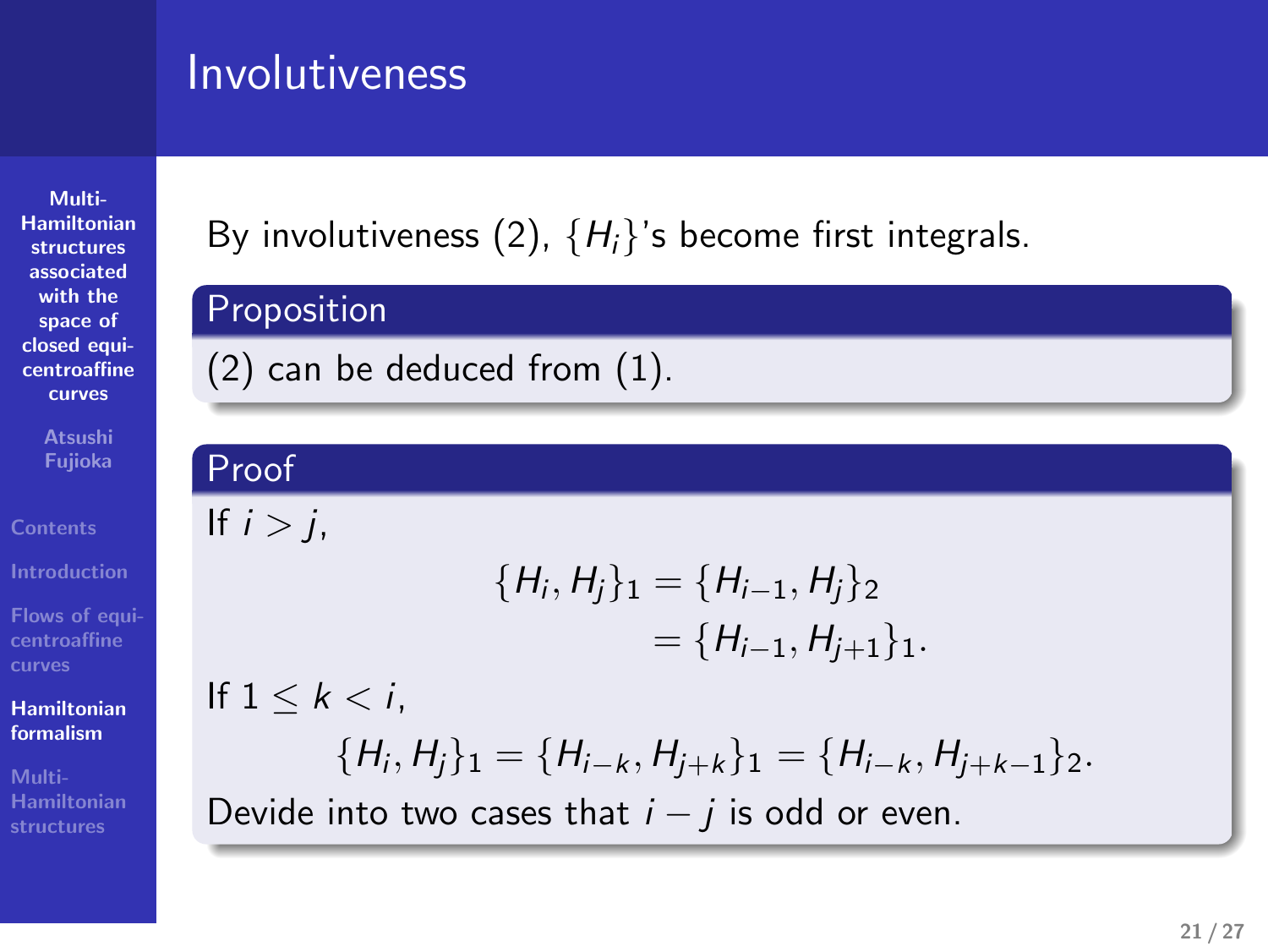### The level sets of Hamiltonians

**Multi-Hamiltonian structures associated with the space of closed equi-centroaffine curves**

**Atsushi Fujioka**

**Flows of equi-centroaffine curves**

**Multi-Hamiltonian structures**

**Hamiltonian formalism**

 $m \in \mathbb{N}$ 

The level sets of Hamiltonians  
\n
$$
m \in \mathbb{N}
$$
  
\n $C_m := (c_1, \ldots, c_m) \in \mathbb{R}^m$   
\n $\mathcal{M}(C_m) := H_1^{-1}(c_1) \cap \cdots \cap H_m^{-1}(c_m)$   
\nAssume  $\mathcal{M}(C_m) \neq \emptyset$ .  
\n $\gamma \in \mathcal{M}(C_m)$   
\nProposition

 $\mathcal{M}(\mathcal{C}_m) \neq \emptyset.$ 

The level sets of Hamiltonians  
\n
$$
\begin{aligned}\n\mathcal{C}_m &:= (\mathsf{c}_1, \ldots, \mathsf{c}_m) \in \mathbb{R}^m \\
\mathcal{C}_m &:= (\mathsf{c}_1, \ldots, \mathsf{c}_m) \in \mathbb{H}^m \\
\mathcal{M}(\mathsf{C}_m) &:= H_1^{-1}(\mathsf{c}_1) \cap \cdots \cap H_m^{-1}(\mathsf{c}_m) \\
\text{Assume } \mathcal{M}(\mathsf{C}_m) \neq \emptyset. \\
&\quad \uparrow \in \mathcal{M}(\mathsf{C}_m) \\
\text{Proposition} \\
\mathcal{T}_{\gamma} \mathcal{M}(\mathsf{C}_m) &:= \left\{ \begin{array}{c} 1 \\ -2^{\alpha_2 \gamma_1} + \alpha \gamma_2 \\ 2^{\alpha_3 \gamma_2} + \alpha \gamma_2 \\ 2^{\alpha_4 \gamma_3} + \alpha \gamma_1 \end{array} \middle| \begin{array}{c} \alpha : \mathsf{S}^1 \to \mathbb{R} \\ \vdots \\ \alpha : \mathsf{S}^1 \to \mathbb{R} \\ 0.1, 2, \ldots, m-1 \end{array} \right\}
$$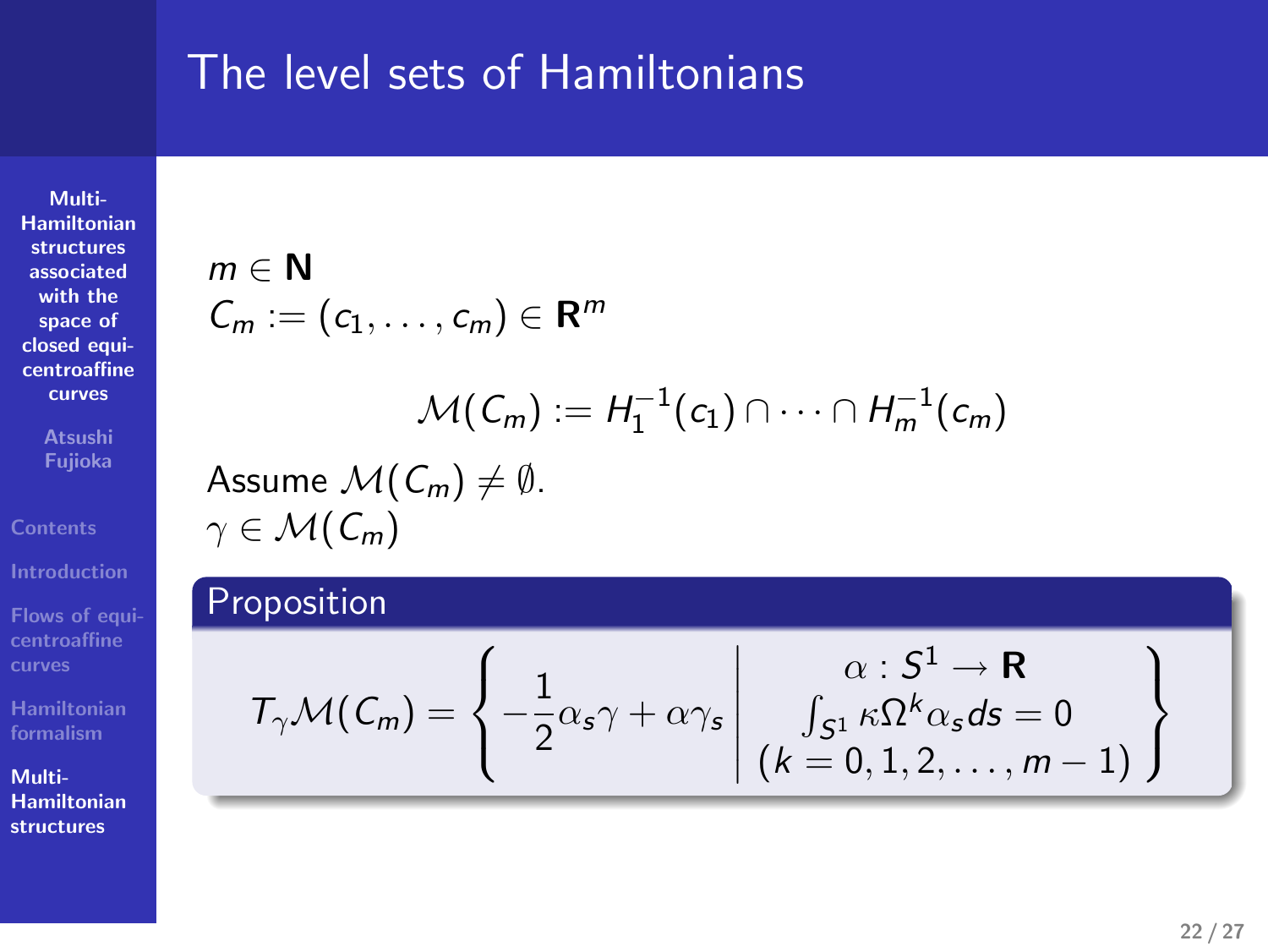### Presymplectic forms on the level sets

**Multi-Hamiltonian structures associated with the space of closed equi-centroaffine curves**

**Atsushi Fujioka**

**Flows of equi-centroaffine curves**

**Hamiltonian formalism**

**Multi-Hamiltonian structures** Generalize *ω*<sup>0</sup> and *ω*1.  $X, Y \in T_\gamma \mathcal{M}$ 

$$
X = -\frac{1}{2}\alpha_s \gamma + \alpha \gamma_s, \ \ Y = -\frac{1}{2}\beta_s \gamma + \beta \gamma_s \quad (\alpha, \beta : S^1 \to \mathbf{R})
$$

 $k = 0, 1, 2, \ldots$ Assume Ω*kα<sup>s</sup>* and Ω*kβ<sup>s</sup>* can be defined.

$$
\omega_k(X,Y):=\int_{\mathcal{S}^1} \alpha \Omega^k \beta_{\mathcal{S}} d\mathcal{S}
$$

### Theorem (F-T. Kurose)

*ω*0*, ω*1*, . . . , ωm*+1 define presymplectic forms on *M*(*Cm*). For each  $k = 0, 1, \ldots, m + 1$ ,  $X_n$  is a Hamiltonian vector field for  $H_{n+k}$  with respect to  $\omega_k$ .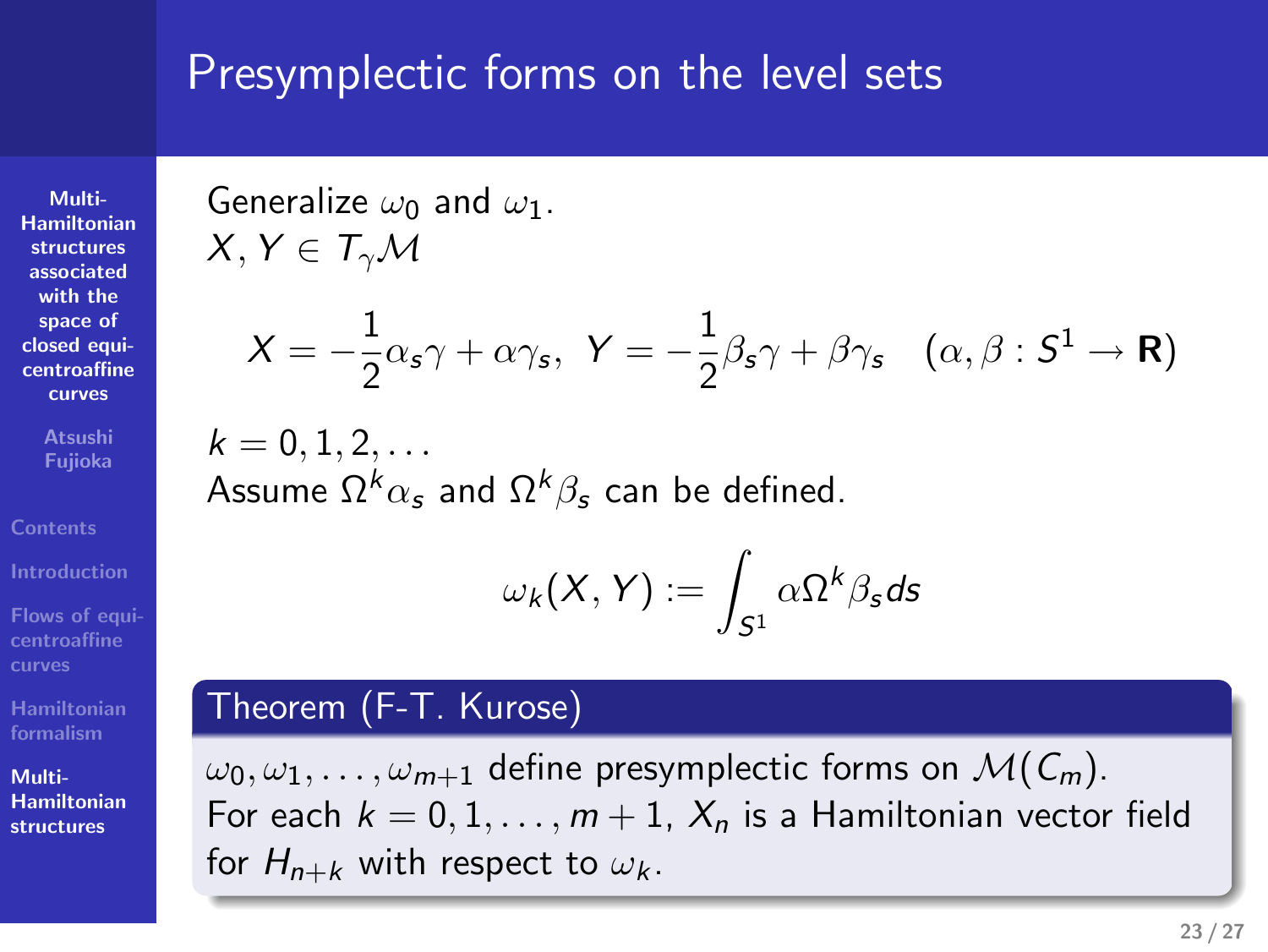### Key lemma

**Multi-Hamiltonian structures associated with the space of closed equi-centroaffine curves**

**Atsushi Fujioka**

**Flows of equi-centroaffine curves**

**Hamiltonian formalism Multi-Hamiltonian structures**  $p, q, r = 0, 1, 2, \ldots$  $i = 1, 2, 3$ 

Assume  $\Omega^{p+1}\alpha_{i\mathbf{s}},\,\Omega^{q+1}\alpha_{i\mathbf{s}}$  and  $\Omega^{r+1}\alpha_{i\mathbf{s}}$  can be defined.

Key lemma  
\n
$$
p, q, r = 0, 1, 2, ...
$$
\n
$$
i = 1, 2, 3
$$
\n
$$
A(p, q, r) := \int_{S^1} (\Omega^{\rho} \alpha_{12}) (\rho_{2}^{-1} \Omega^{\rho} \alpha_{22}) (\Omega^{\prime} \alpha_{32}) ds
$$
\n
$$
A(p, q, r) := \int_{S^1} (\Omega^{\rho} \alpha_{12}) (\rho_{2}^{-1} \Omega^{\rho} \alpha_{22}) (\Omega^{\prime} \alpha_{32}) ds
$$
\n
$$
+ \int_{S^1} (\Omega^{\rho} \alpha_{22}) (\rho_{2}^{-1} \Omega^{\rho} \alpha_{32}) (\Omega^{\prime} \alpha_{12}) ds
$$
\n
$$
+ \int_{S^1} (\Omega^{\rho} \alpha_{32}) (\rho_{2}^{-1} \Omega^{\rho} \alpha_{12}) (\Omega^{\prime} \alpha_{22}) ds
$$
\nLemma  
\n
$$
A(p, q, r + 1) + A(q, r, p + 1) + A(r, p, q + 1)
$$
\n
$$
-A(p + 1, q, r) - A(q + 1, r, p) - A(r + 1, p, q) = 0
$$
\n
$$
= A(p + 1, q, r) - A(q + 1, r, p) - A(r + 1, p, q) = 0
$$

 $A(p,q,r+1) + A(q,r,p+1) + A(r,p,q+1) \ - A(p+1,q,r) - A(q+1,r,p) - A(r+1,p,q) = 0$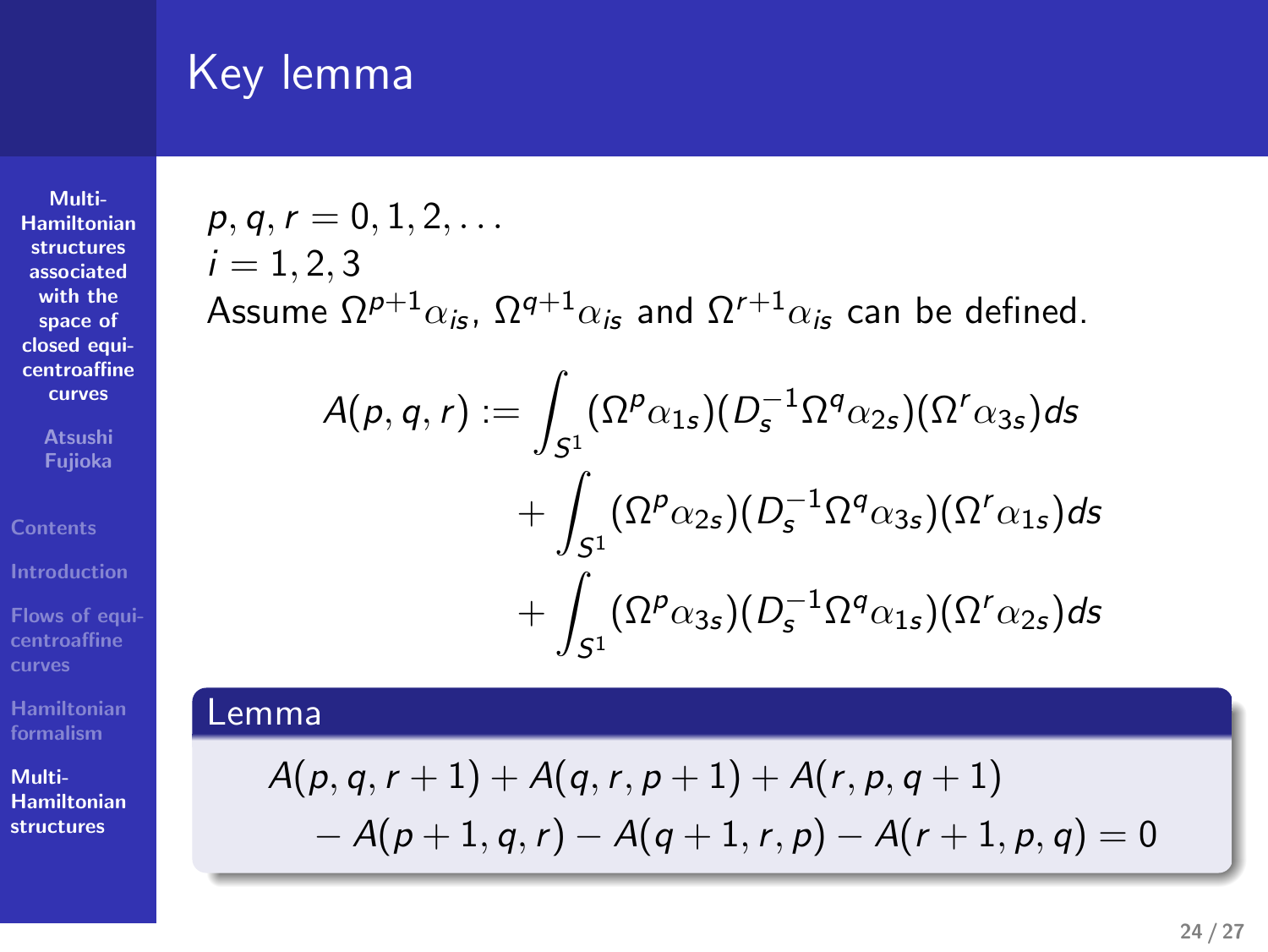### Moment maps

**Multi-Hamiltonian structures associated with the space of closed equi-centroaffine curves**

**Atsushi Fujioka**

**Flows of equi-centroaffine curves**

**Hamiltonian formalism**

**Multi-Hamiltonian structures**

### $S<sup>1</sup>$  acts on  $M$  by parameter shift:

$$
\mathcal{M} \ni \gamma \mapsto \gamma(\cdot + \sigma) \quad (\sigma \in \mathcal{S}^1),
$$

which is symplectic with respect to  $\omega_1.$ 

Moreover, the action is Hamiltonian and the moment map is given by *H* 1.

 $S^1$  also acts on  $\mathcal{M}(\mathcal{C}_m)$  by parameter shift, which is symplectic with respect to *ω* parameter shift:<br>  $\theta \ge \gamma \mapsto \gamma(-\tau) \quad (\tau \in S'),$ <br>  $\theta \ge \gamma \mapsto (\gamma(-\tau))$ <br>  $\alpha$  is using the respect to  $\omega_1$ .<br>  $\alpha(\zeta_1)$  by parameter shift, which is symplectic<br>  $\alpha \in S$ . Adment maps<br>  $S^1$  ests on  $\mathcal{M}$  by parameter shift:<br>  $\mathcal{M} = \gamma \rightarrow \gamma' + \sigma$  )  $(\sigma \in S')$ ,<br>
which is considered with register to  $\omega_{\text{st}}$ <br>
blowever. He action is Houston to and the moment map is<br>
given by Fr. ,<br>  $\alpha A$  is Moment maps<br>  $S$  with an  $M$  by parameteral all<br>  $M \le \gamma_1 \cdot \epsilon(\cdot + \sigma)$   $\{ \sigma \in S^1 \}$ ,<br>  $M \le \gamma_1 \cdot \epsilon(\cdot + \sigma)$   $\{ \sigma \in S^1 \}$ ,<br>
where the calculated interaction and the moment map is<br>  $S$  allows that  $M(G_n)$  by parameter with, wh

The moment map  $\mu_{m+1}$  for the  $S^1$ -action on  $\mathcal{M}(\mathcal{C}_m)$  with respect to  $\omega_{m+1}$  is given by

$$
\mu_{m+1}(\gamma)\left(\frac{\partial}{\partial\sigma}\right)=H_{m+1}(\gamma)\quad(\gamma\in\mathcal{M}(\mathcal{C}_m)).
$$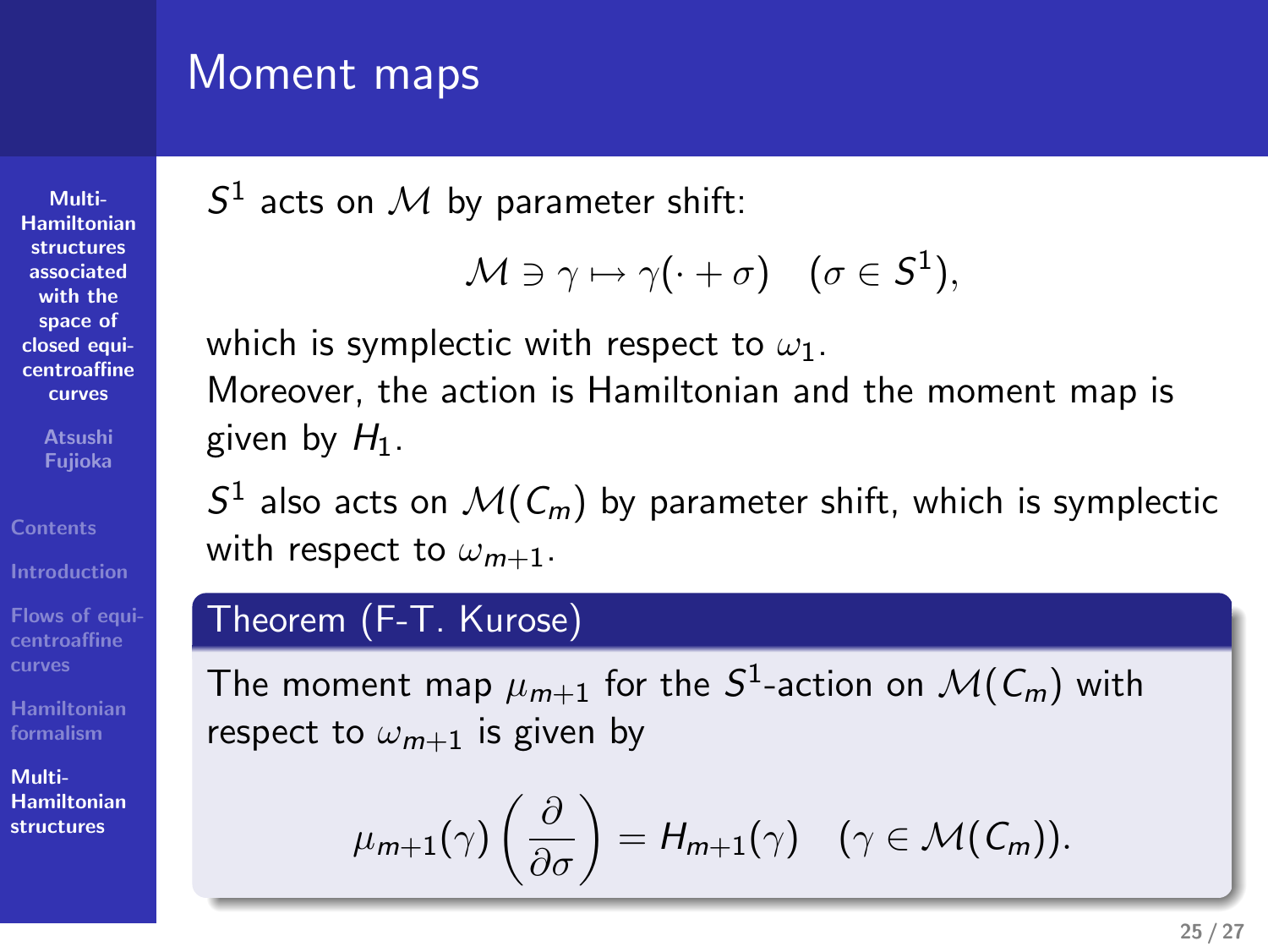### The Miura transformation

 $\kappa =$ 

 $\hat{\kappa}_t = \frac{1}{2}$ 

If  $\hat{\kappa}$  is a solution to the mKdV equation:

*κ* is a solution to the KdV equation.

*√ −*1  $\frac{(-1)}{2}\hat{\kappa}_s + \frac{1}{4}$ 

4 *κ*ˆ 2

 $\frac{3}{4}\hat{\kappa}^2\hat{\kappa}_s$ ,

The Miura transformation:

the Euclidean plane.

**Hamiltonian structures associated with the space of closed equicentroaffine curves**

**Multi-**

**Atsushi Fujioka**

**Contents**

**Introduction centroaffine curves**

**Hamiltonian formalism Multi-Hamiltonian**

- **structures**
- maps between complexification of the set of closed curves. *◦* Multi-Hamiltonian structures are connected via the geometric Miura transformation.

 $\frac{1}{2}\hat{\kappa}_{\mathsf{sss}} + \frac{3}{4}$ 

*◦* Higher mKdV equations are associated with curve flows in

*◦* The Miura transformation can be defined geometrically as